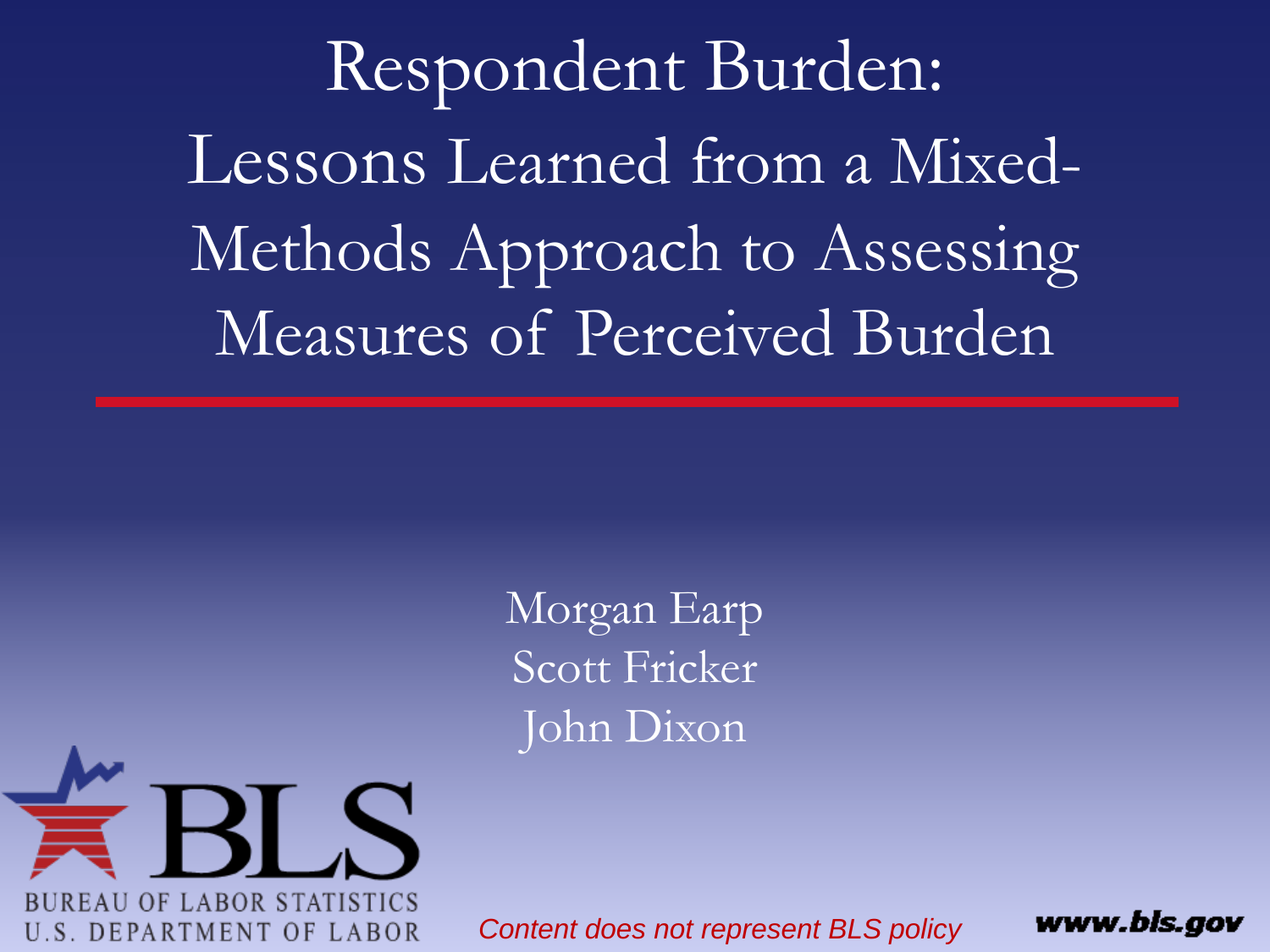#### **Multi-Method Assessment Overview**

- **Reliability (Internal Consistency)**
- **Distinguishability of Item Sub Scales**
- **Dimensionality** 
	- Do the items measure the latent construct well?
	- Do they measure more than the latent construct?
- **Linearity**

Are the item sub scales linearly related to the latent variable?

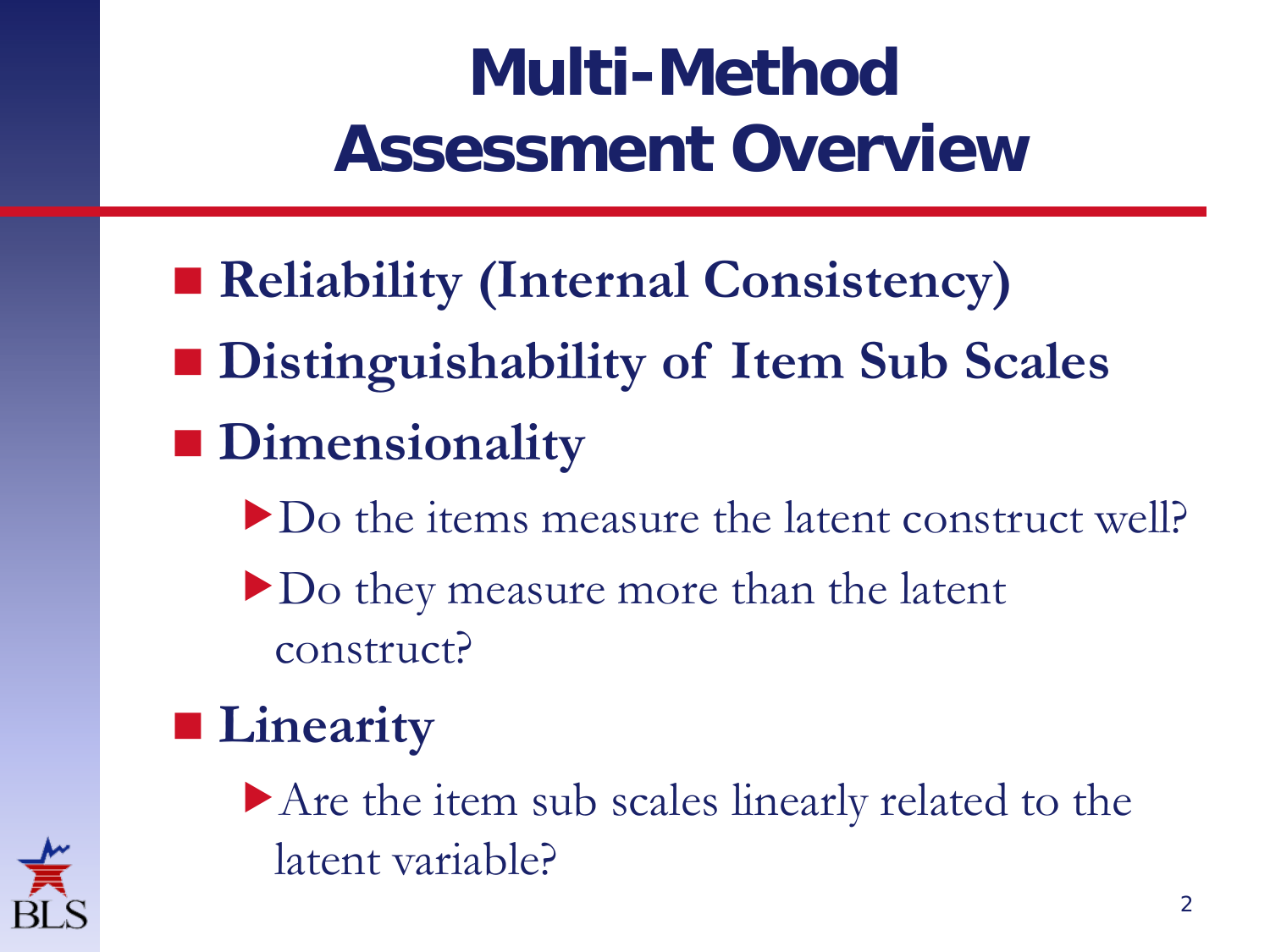### **Overview**

- **Potential sources of measurement error**
- $\blacksquare$  Item assessment tools
- Case study
	- Internal consistency
	- Dimensionality
	- Item Sub Scale Performance
		- Distinguishability
		- Linearity Summary
- Conclusions



Next steps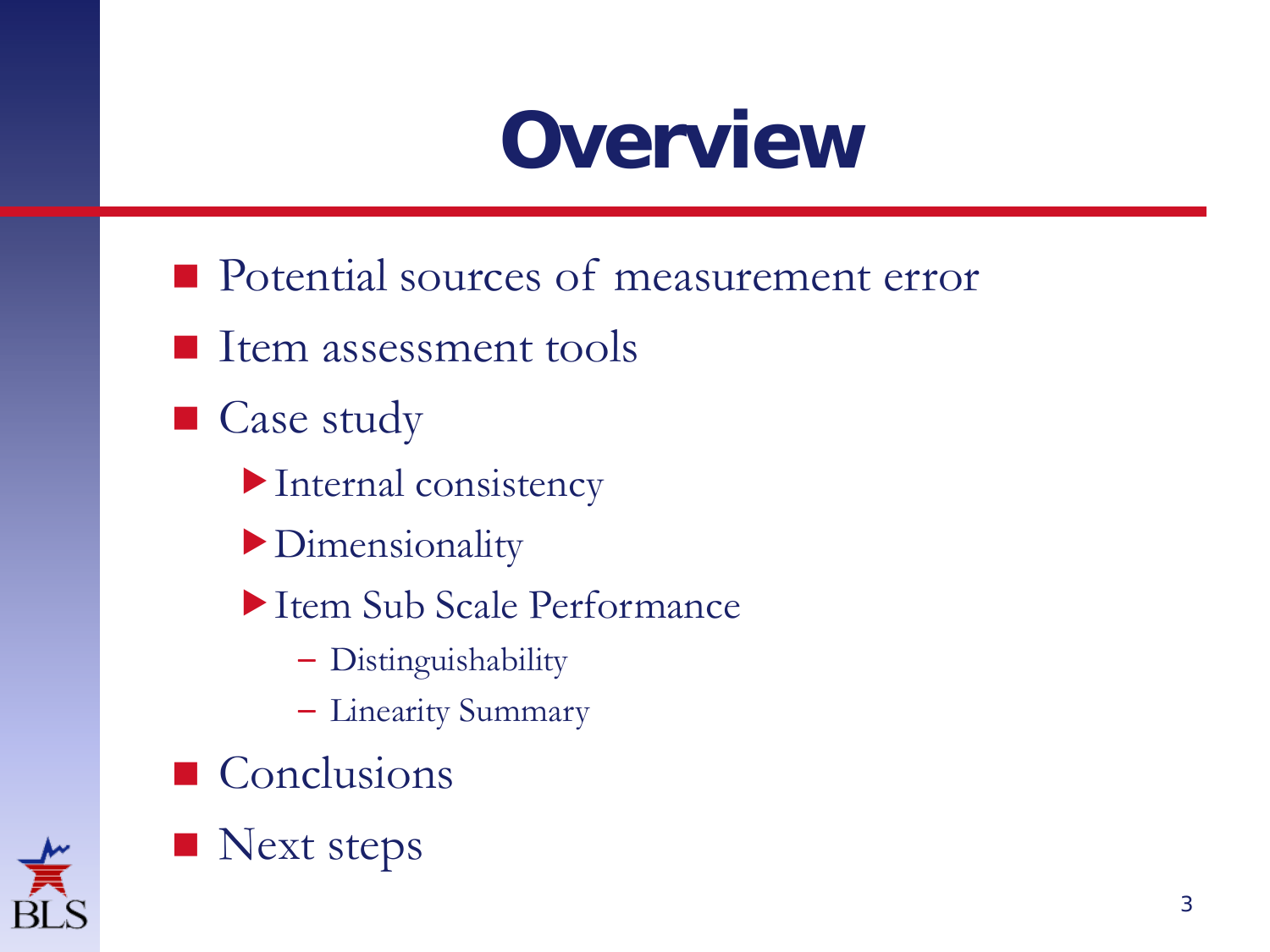#### **Research Questions**

#### ■ 1) Are responses to the items used in the measure internally consistent?

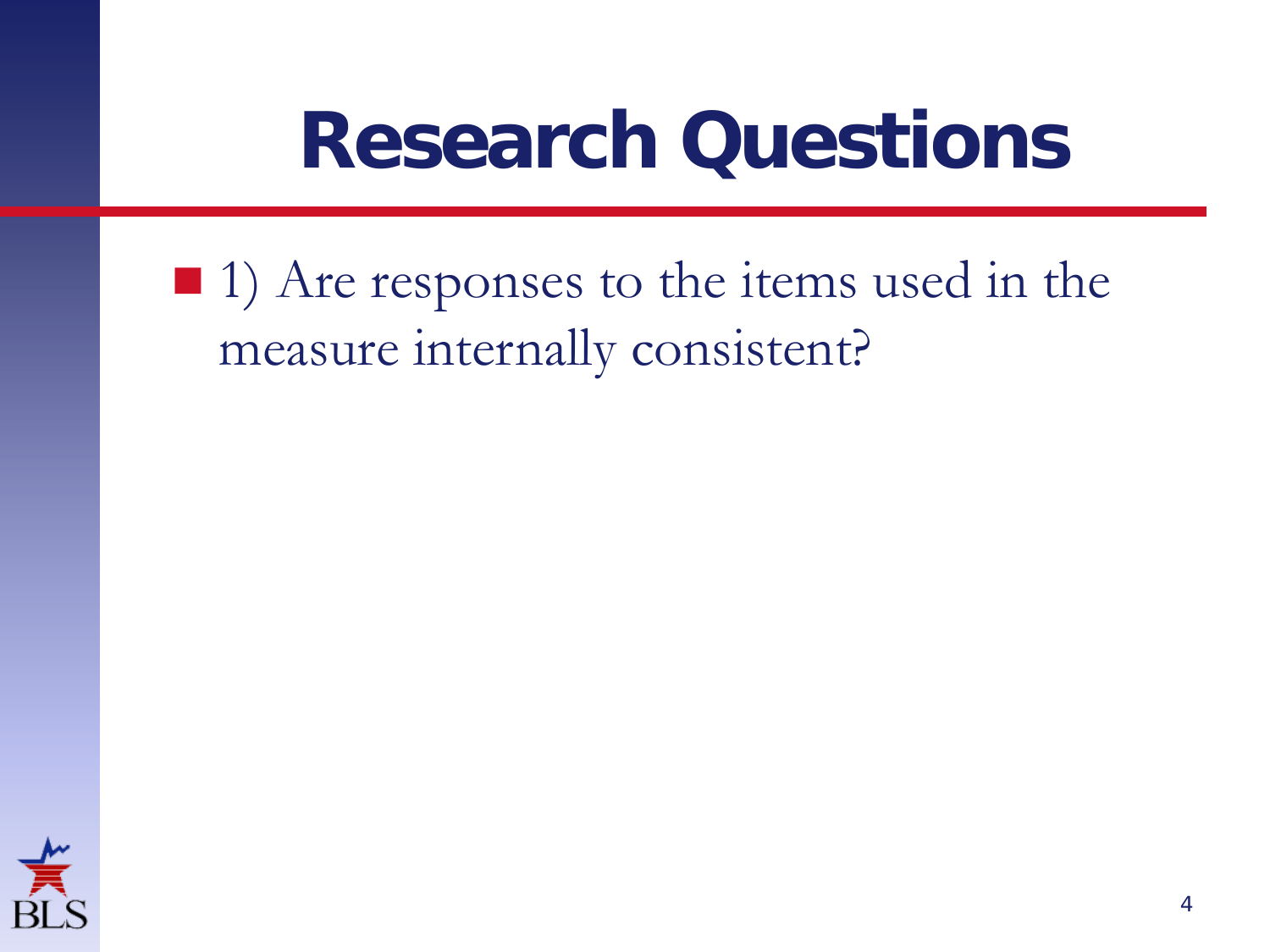#### **Research Questions**

#### ■ 2) If not, why do they vary?

#### A) Are item relationships higher or lower than we would expect?

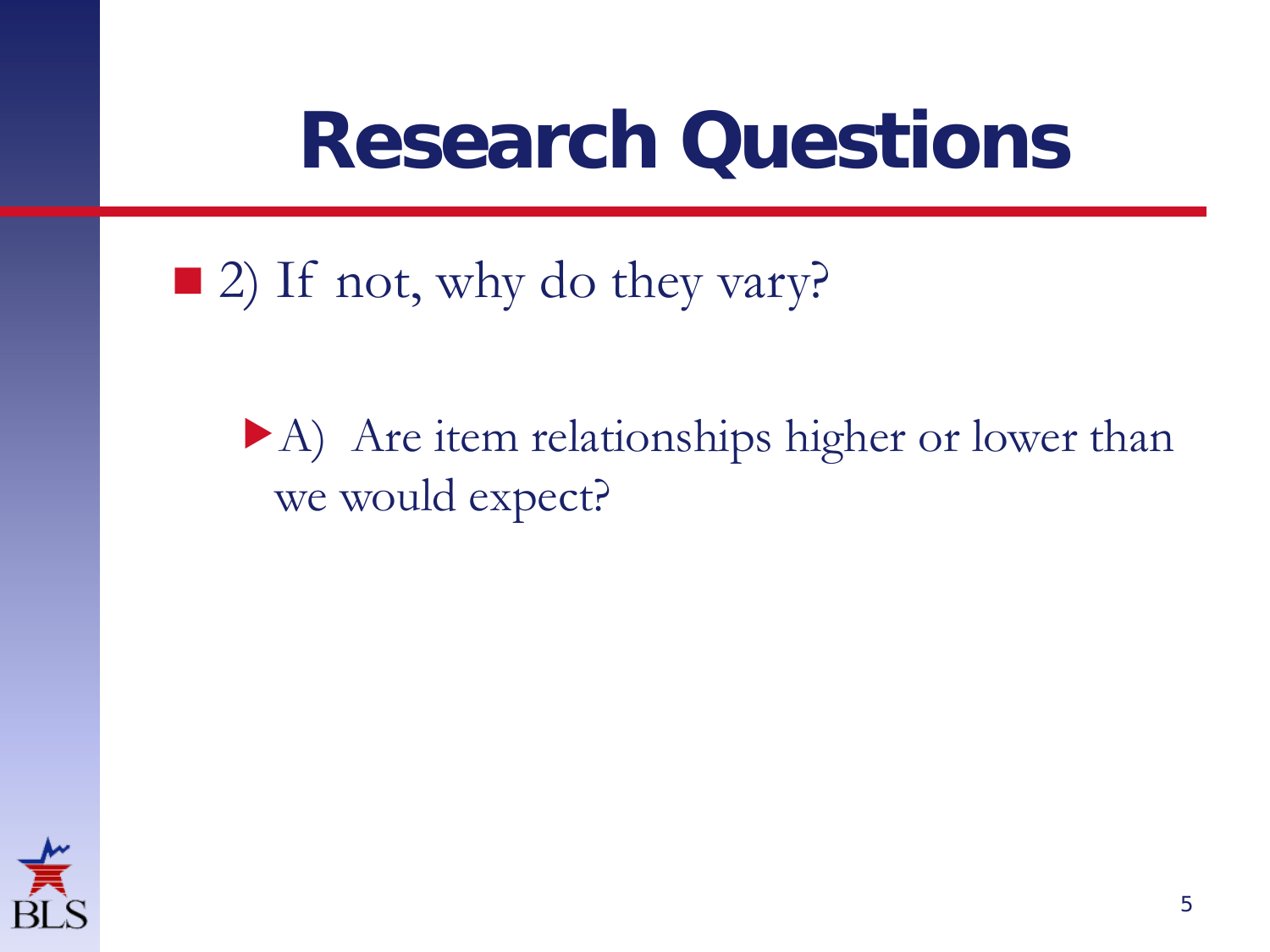### **Research Questions**

■ 3) How are the subscales of my measure performing?

A) Do the different response options distinguish between varying levels of latent burden?

B) Are the ordinal response options linearly related to each other and latent burden as whole?

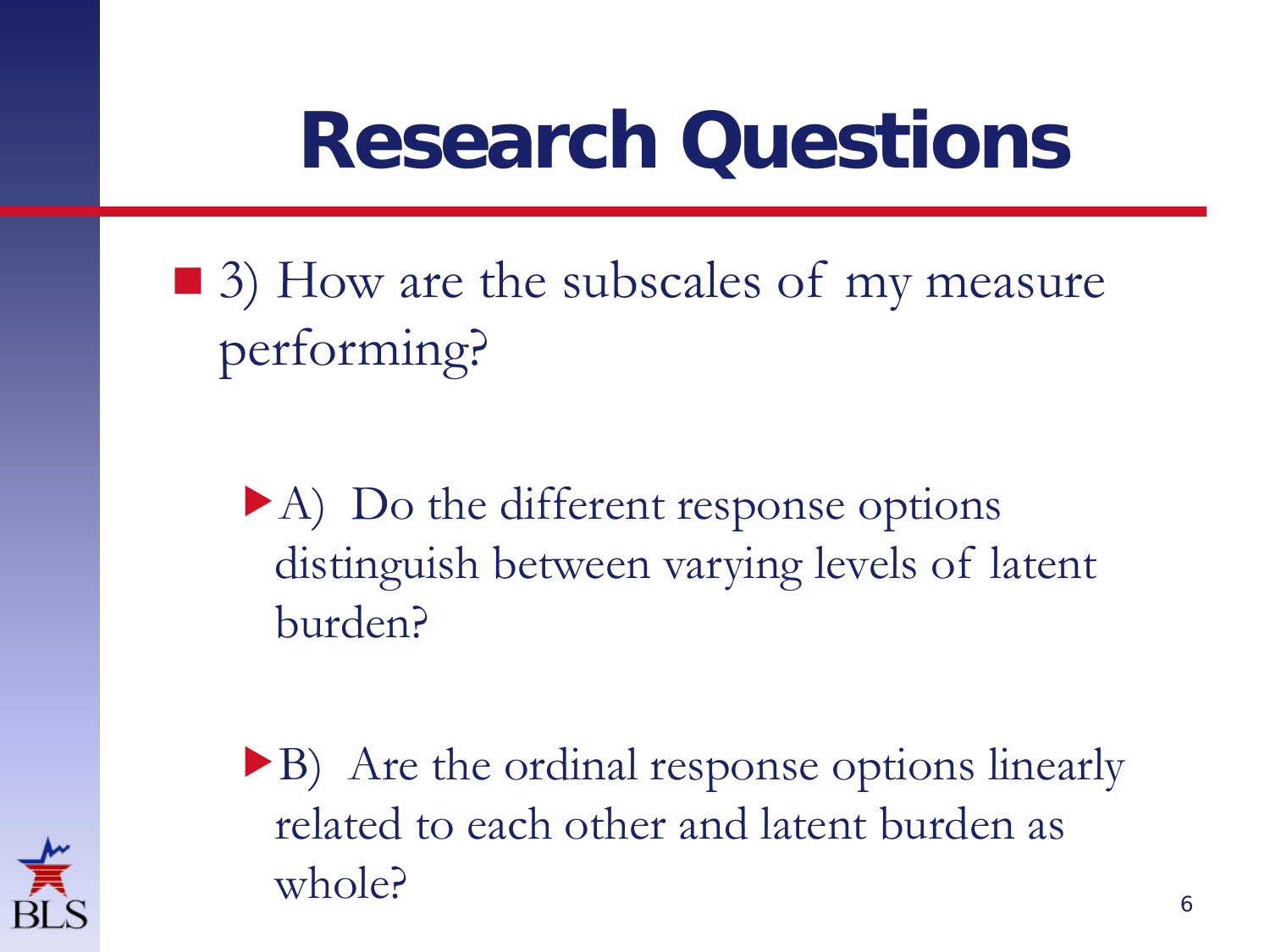#### **Models & Statistics**

#### **Confirmatory Factor Analysis**

Error Variance (internal consistency)

#### ■ Item Response Theory

- Chi Square (internal consistency) LD Chi Square (dimensionality)
- Trace-lines (distinguishability of sub-scales)
- Mean Square Error (linearity of sub-scales)

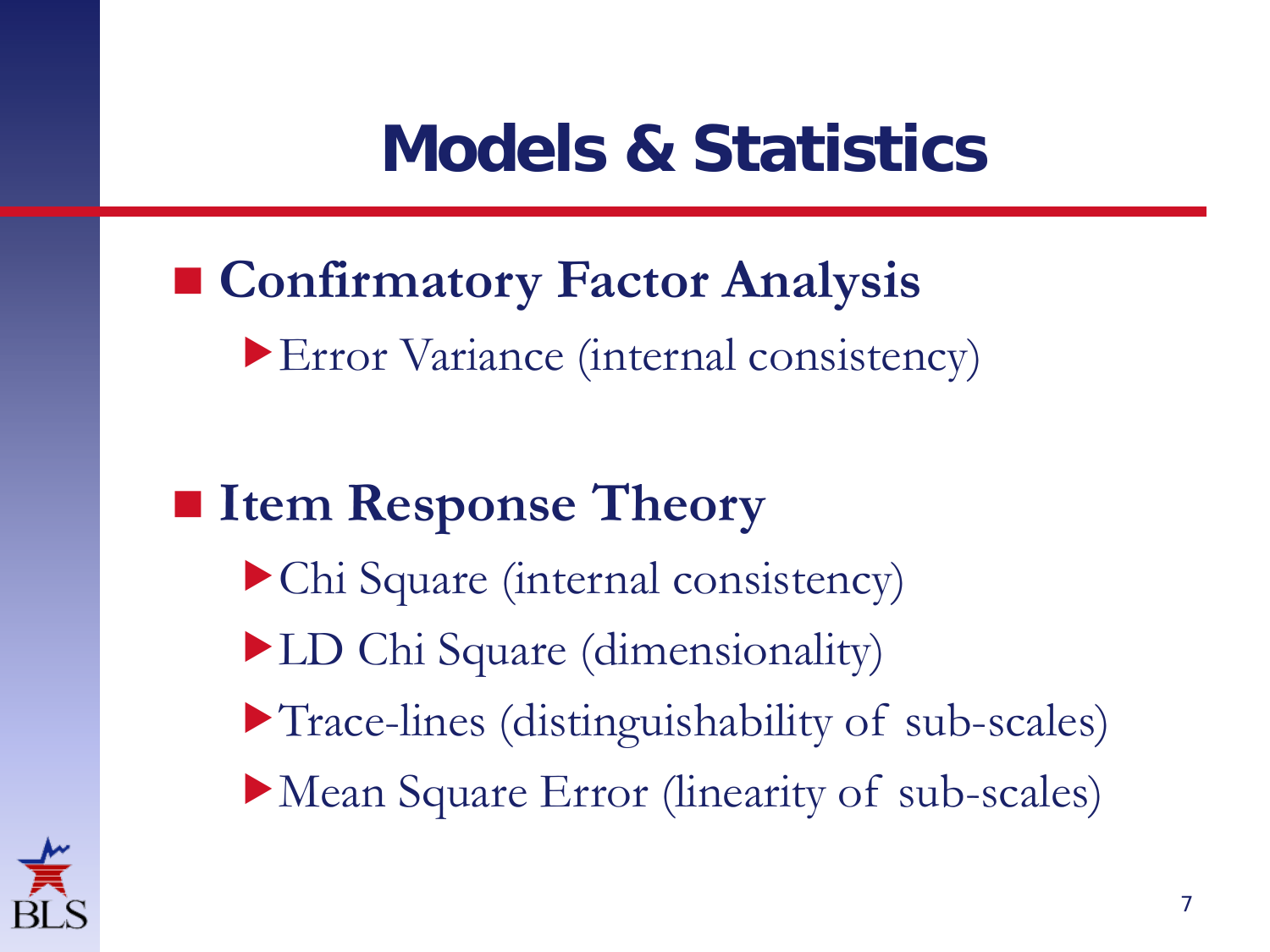### **Assessed 9 Burden Items**

- Burden
- **Length**
- **I**nterest
- **Difficulty**
- **Sensitivity**
- $\blacksquare$  Appropriate # of Waves
- Another Survey
- Extend Survey
- **Effort**

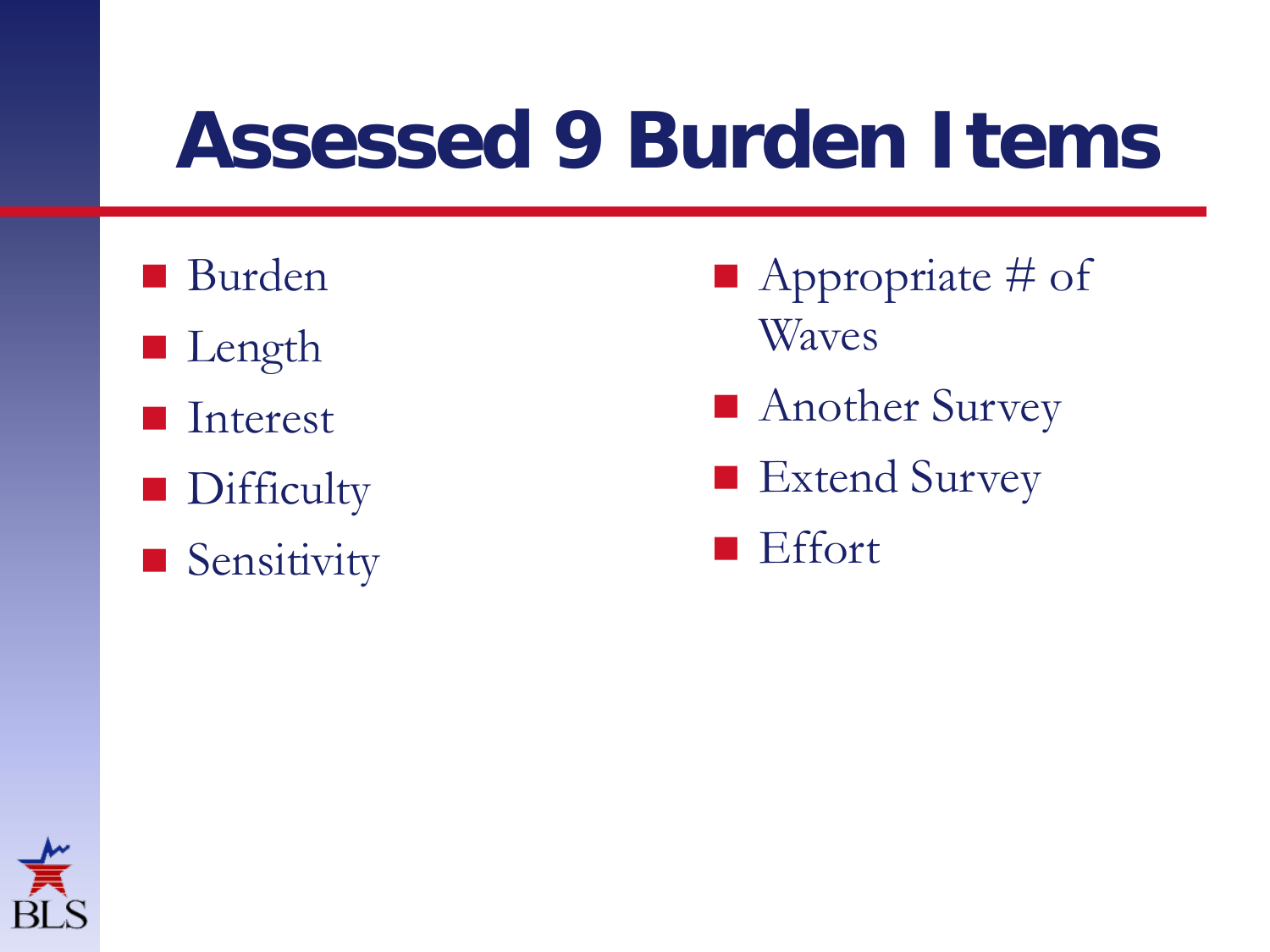## **Background**

- Current Expenditure Survey (CEQ)
	- respondents were asked about burden in a post survey (end of 5<sup>th</sup> interview)
- Burden items were developed using Bradburn's (1978) definition:
	- effort
	- survey length
	- frequency of survey requests

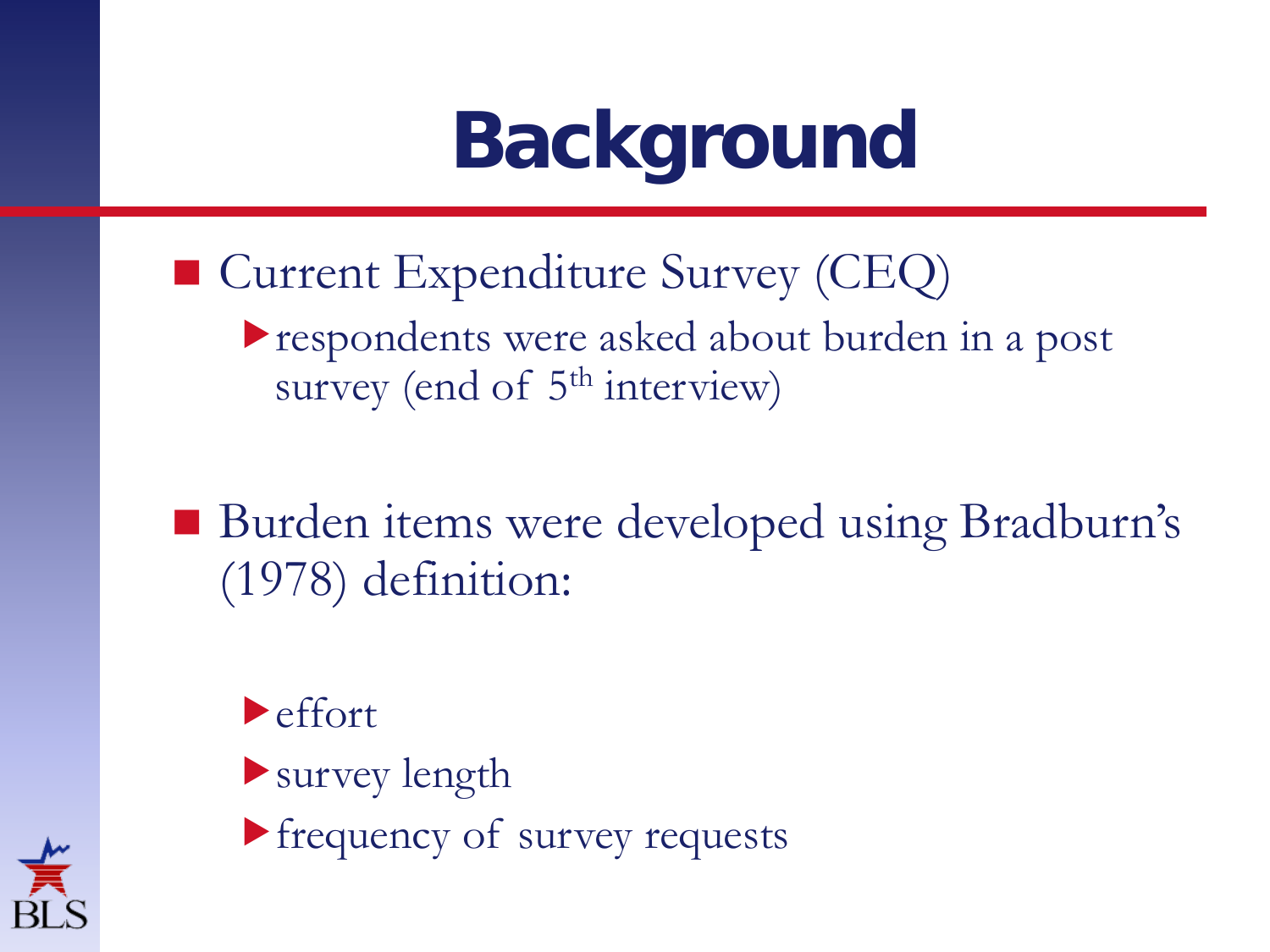### **Research Question 1**

#### $\blacksquare$  1) Are responses to the items used in the measure internally consistent?

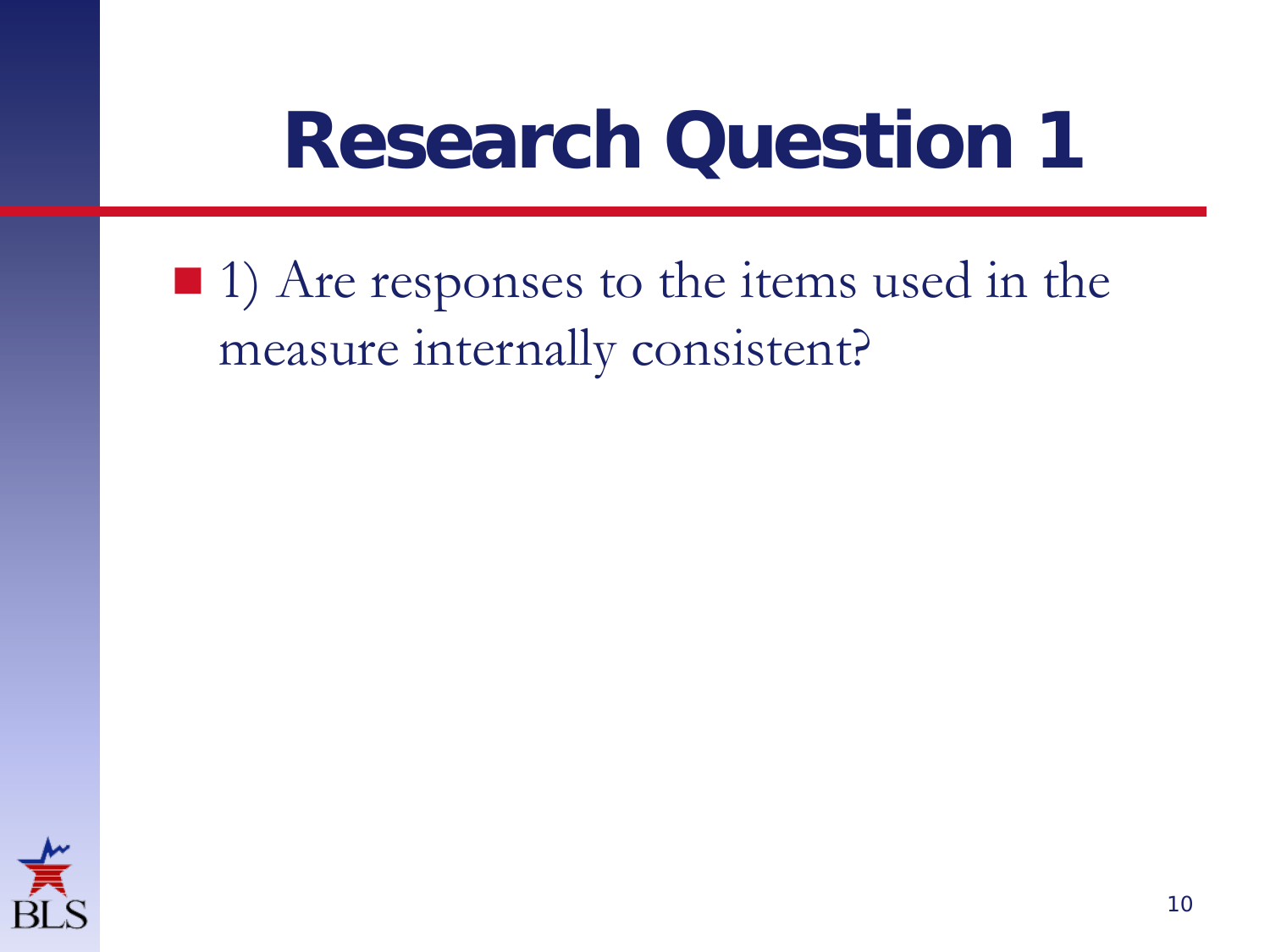## **Internal Consistency**

- Confirmatory Factor Analysis, Error Variance:  $1 - r^2$ 
	- Measures the *% of variation* in the latent construct not explained by the item
- $\blacksquare$  Item Response Theory Chi Square Statistic
	- Is there a significant proportion of variation in the latent construct not explained by this item?

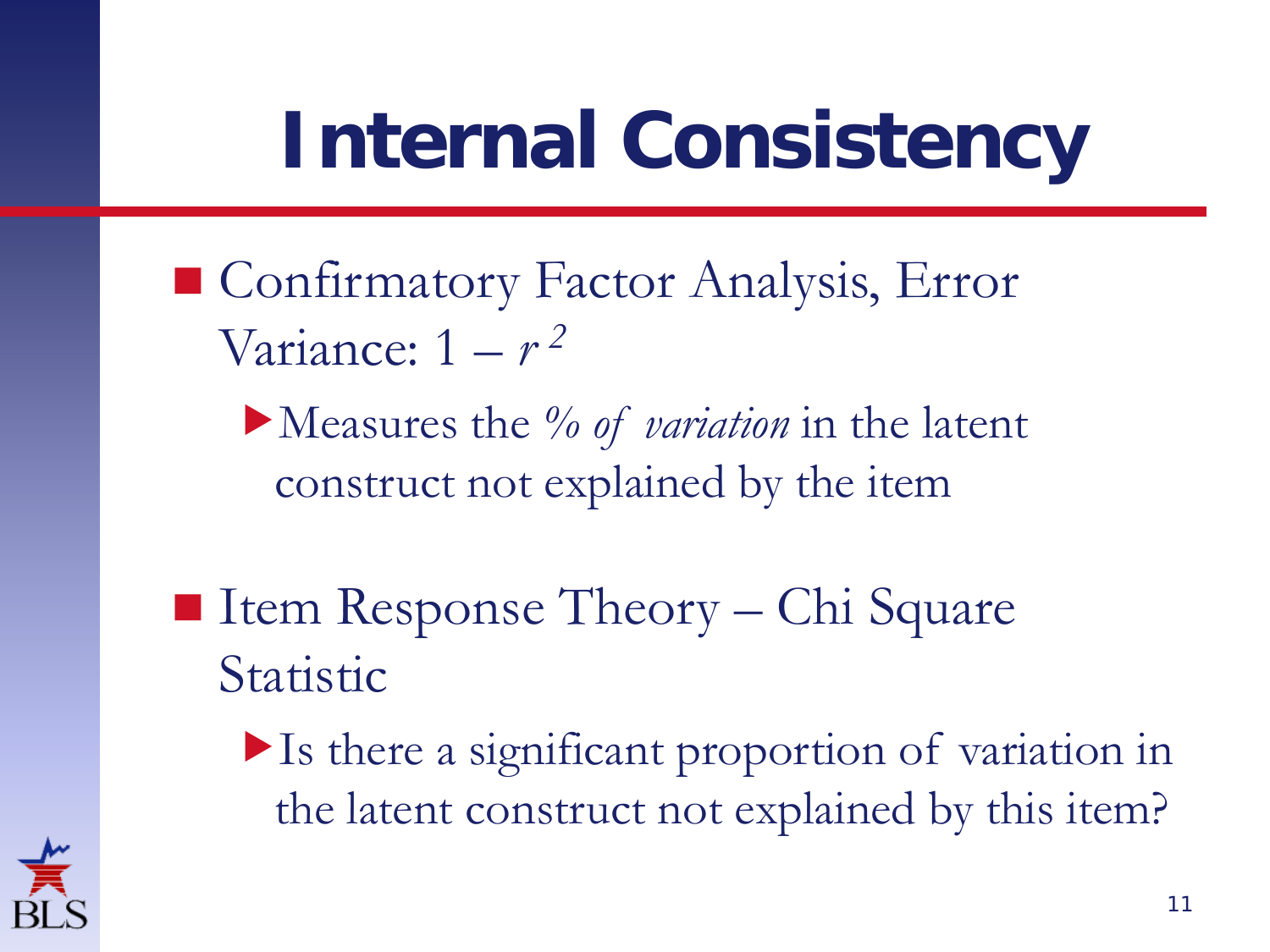## **Internal Consistency**

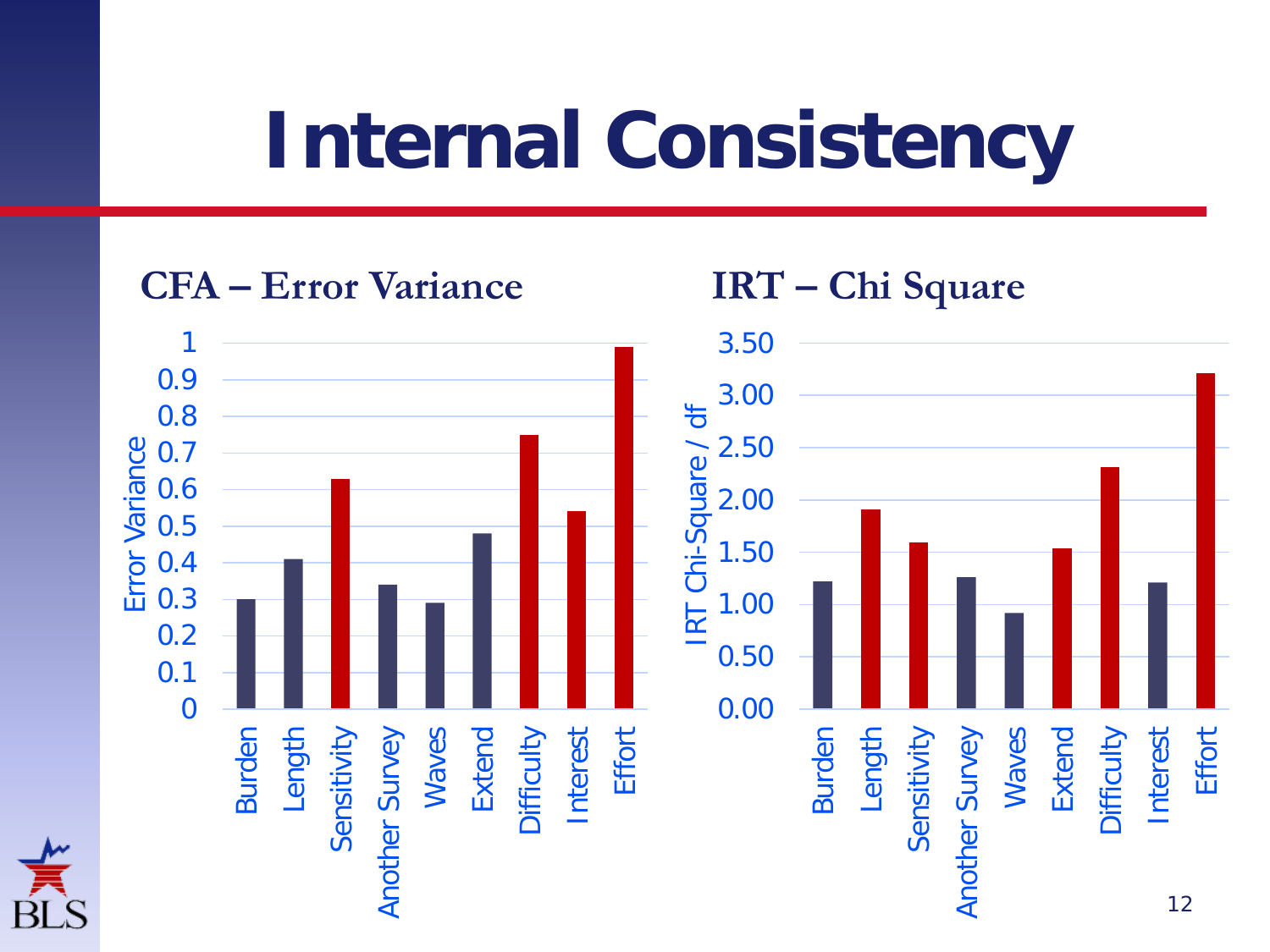## **Item Response Theory - Chi Square**

- $\blacksquare$ *X*<sup>2</sup> also considers
	- $\blacktriangleright$  how difficult an item is to agree w/
		- Some items maybe carry more weight…
	- Item response patterns vs total score
	- local independence of the item
		- $-$  Is it as correlated as we would expect w/ the other items?
		- $-$  Is it more correlated w/ the other items than we would expect after controlling for the latent variable burden?

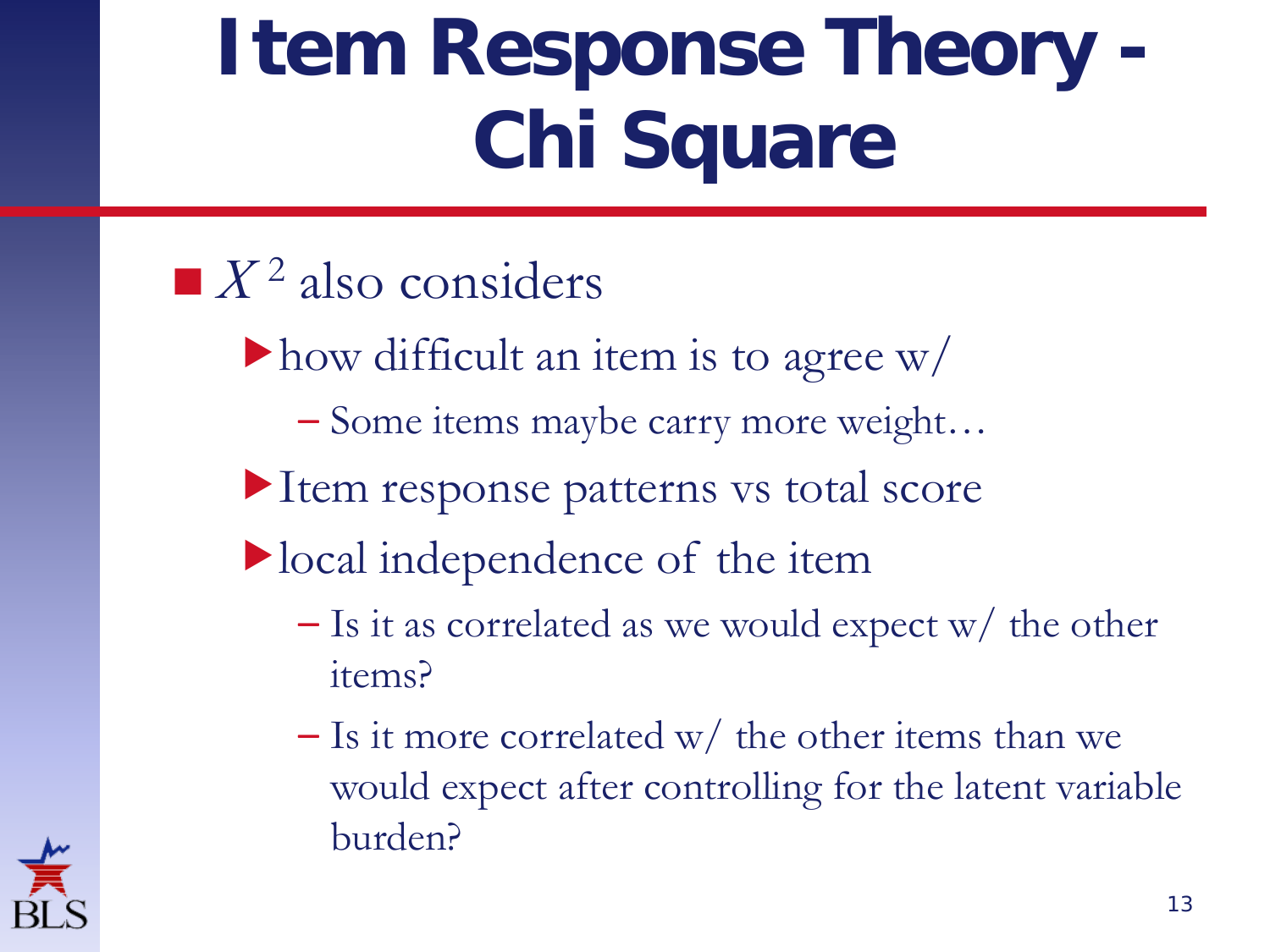## **Research Question 2**

- 2) If item responses are not internally consistent, why might they vary?
	- A) Are item relationships higher or lower than we would expect?
	- B) Are there interaction effects aka differential item functioning?

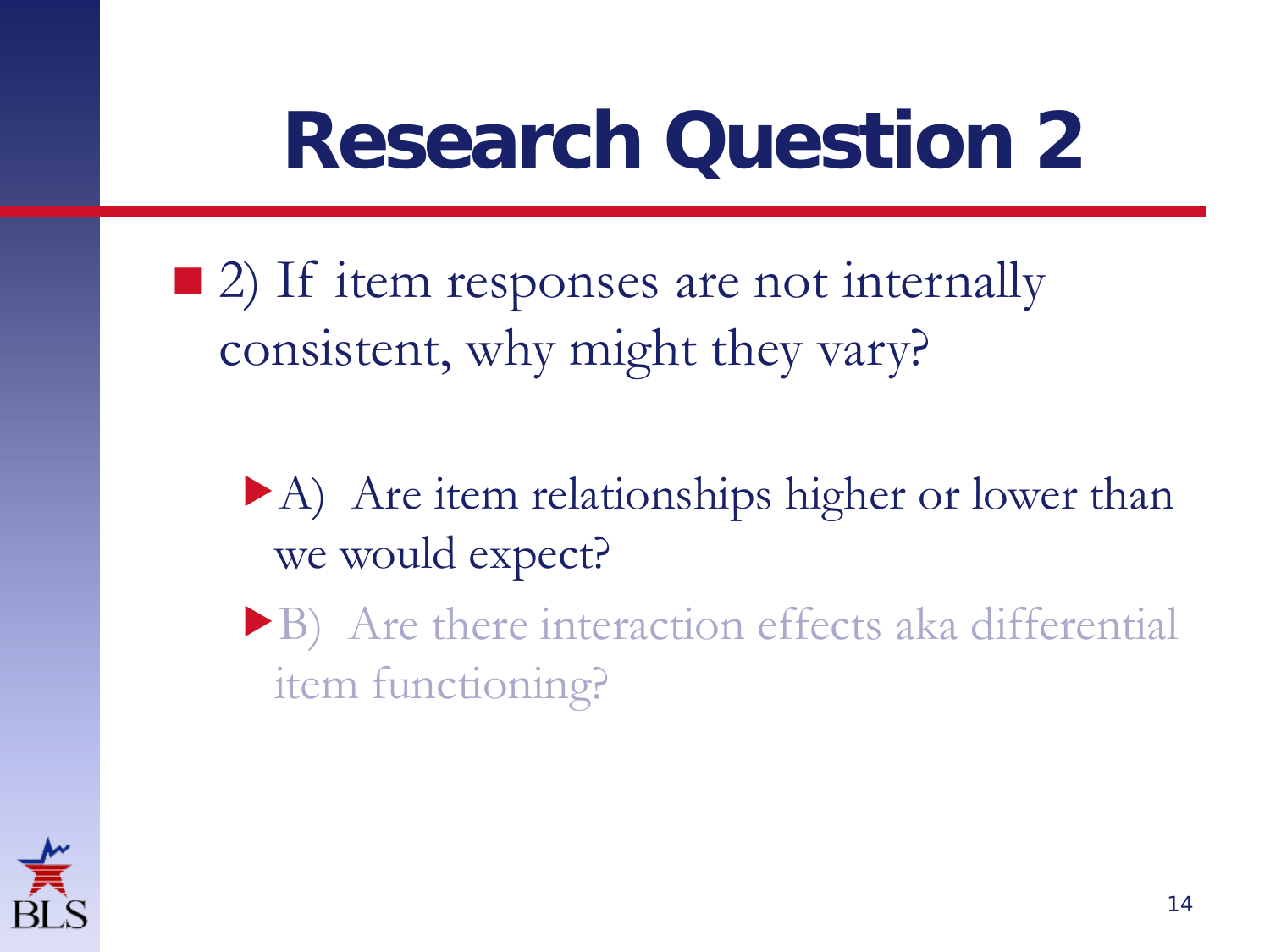## **Local Independence**

**Dimensionality** 

- LD  $\chi^2$   $\leq$  -10
	- not as correlated as we would expect w/ another item
- LD  $\chi^2 \geq 10$ 
	- more correlated than we would expect w/ another item after controlling for the latent burden
	- measures more than just latent burden

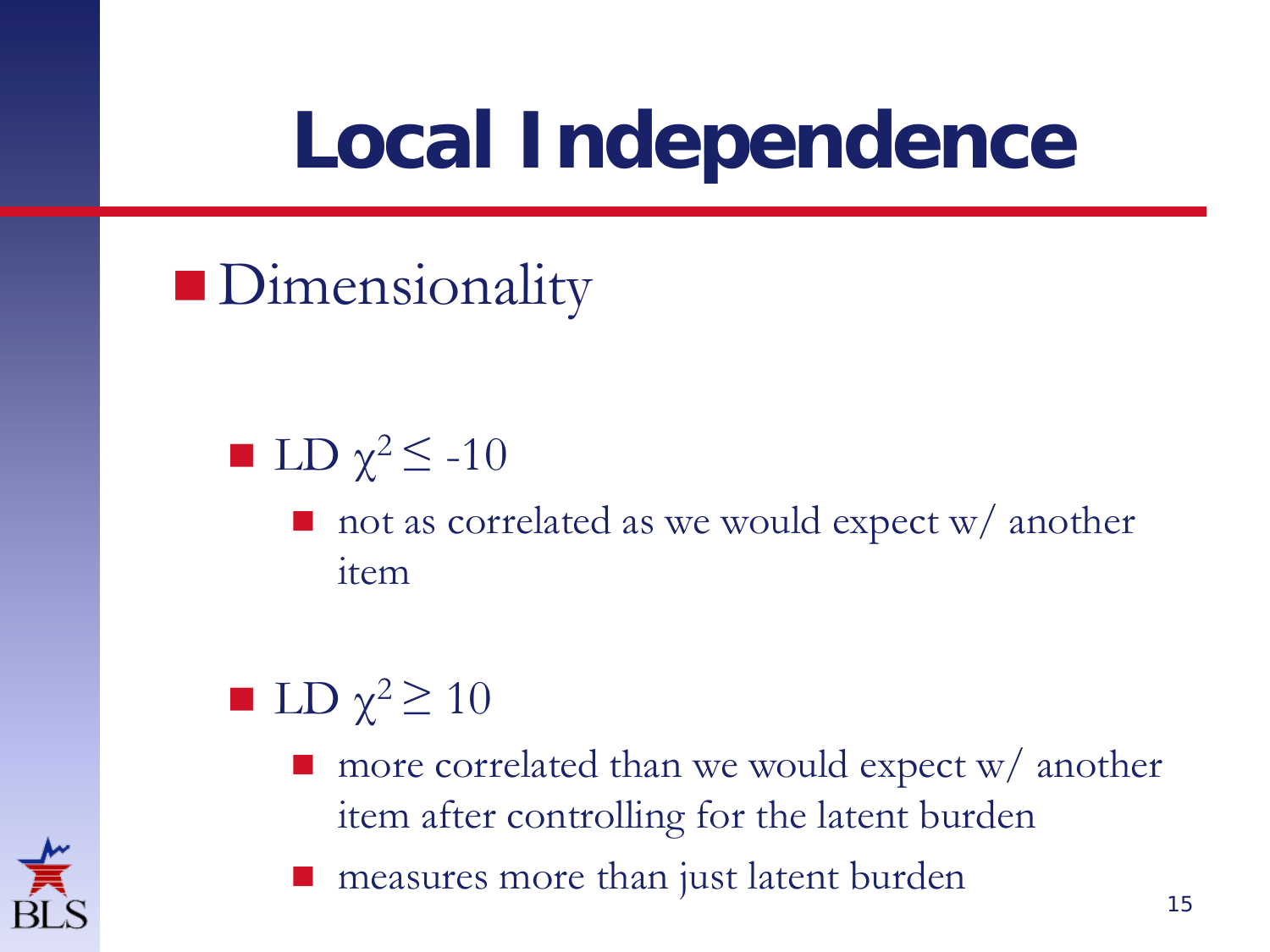## **IRT LD χ2 Statistics by Burden Items**

| Item              | <b>Burden</b> | Another | <b>Extend</b> | Length | Interest | <b>Sensitivity Wave</b> |        | <b>Difficulty</b> |
|-------------------|---------------|---------|---------------|--------|----------|-------------------------|--------|-------------------|
| <b>Burden</b>     |               |         |               |        |          |                         |        |                   |
| <b>Another</b>    | $-7.7$        |         |               |        |          |                         |        |                   |
| Extend            | $-10.1$       | $-15.0$ |               |        |          |                         |        |                   |
| Length            | $-8.6$        | 7.6     | 5.0           |        |          |                         |        |                   |
| Interest          | $-17.5$       | $-5.4$  | $-7.0$        | $-0.9$ |          |                         |        |                   |
| Sensitivity       | 14.9          | 7.8     | $-9.5$        | $-4.2$ | $-17.2$  |                         |        |                   |
| <b>Wave</b>       | $-3.4$        | $-0.7$  | $-0.0$        | 0.2    | 0.1      | $-8.6$                  |        |                   |
| <b>Difficulty</b> | 26.6          | 12.3    | $-11.9$       | 1.4    | $-13.8$  | 18.3                    | $-8.8$ |                   |
| <b>Effort</b>     | 20.0          | 7.6     | $-12.9$       | 1.9    | $-28.7$  | 8.1                     | $-0.1$ | 13.1              |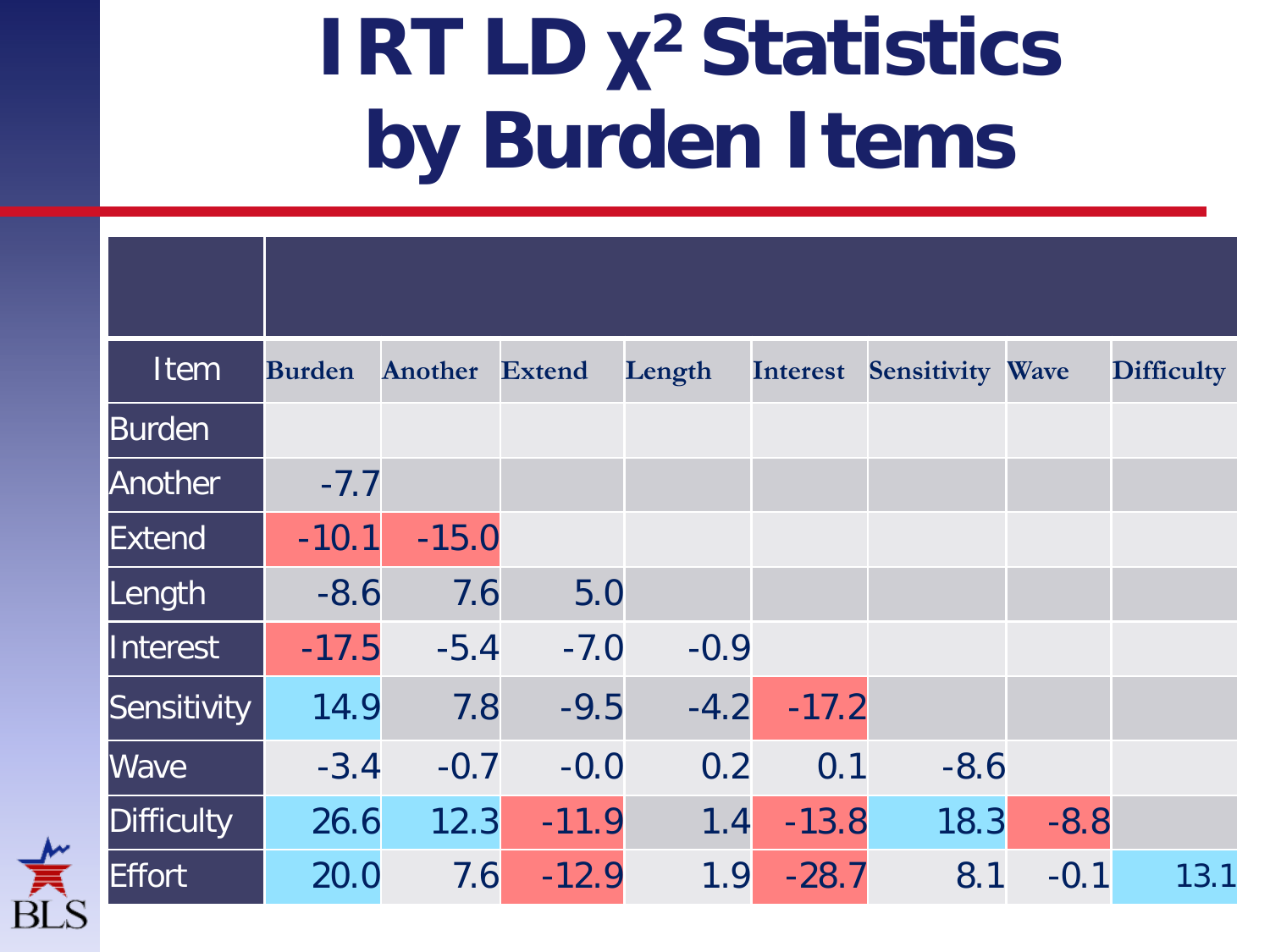## **Research Question 3**

■ 3) How are the subscales of my measure performing?

A) Do the different response options distinguish between varying levels of latent burden?

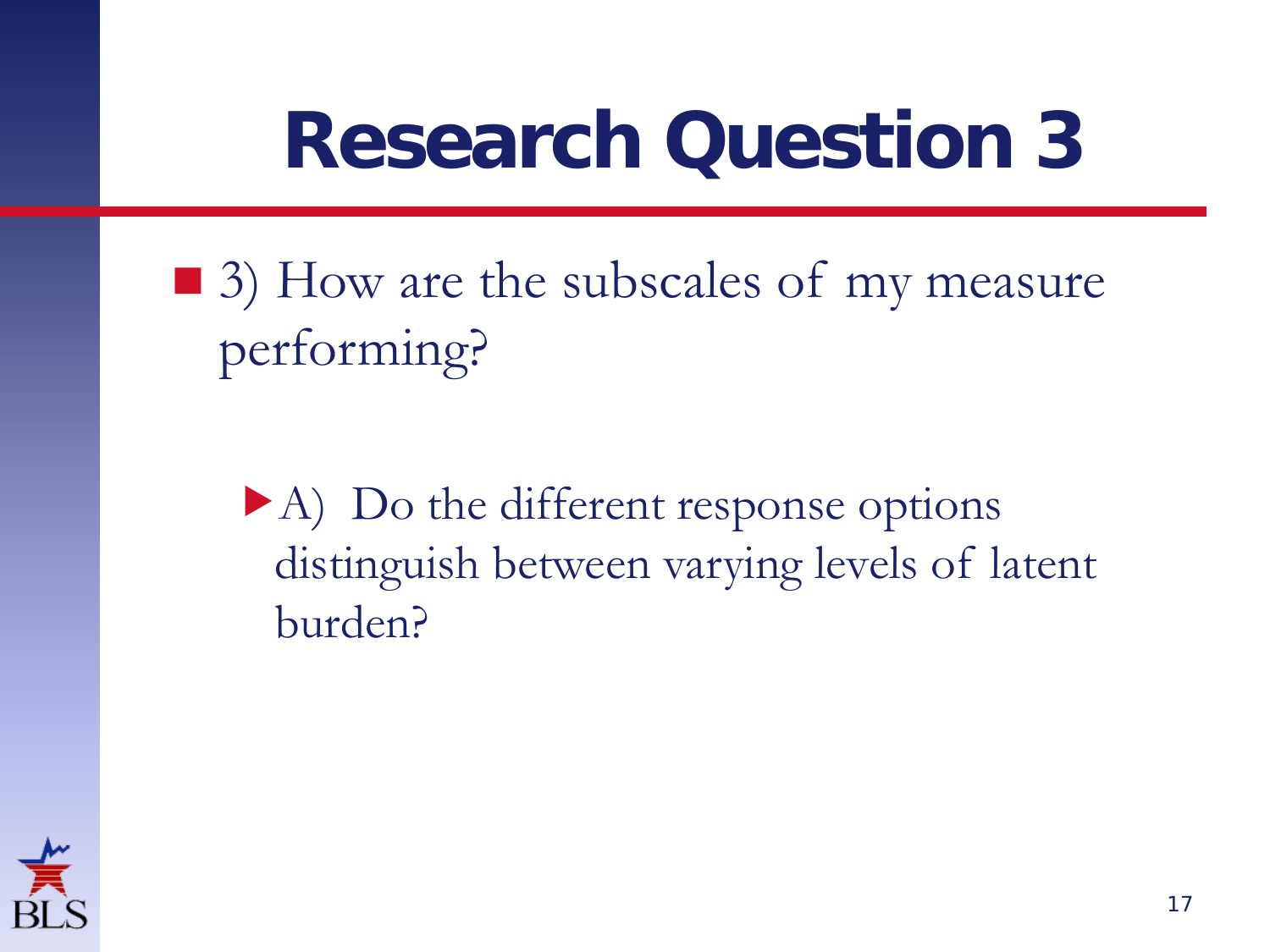# **Tracelines Good Item Fit Example**



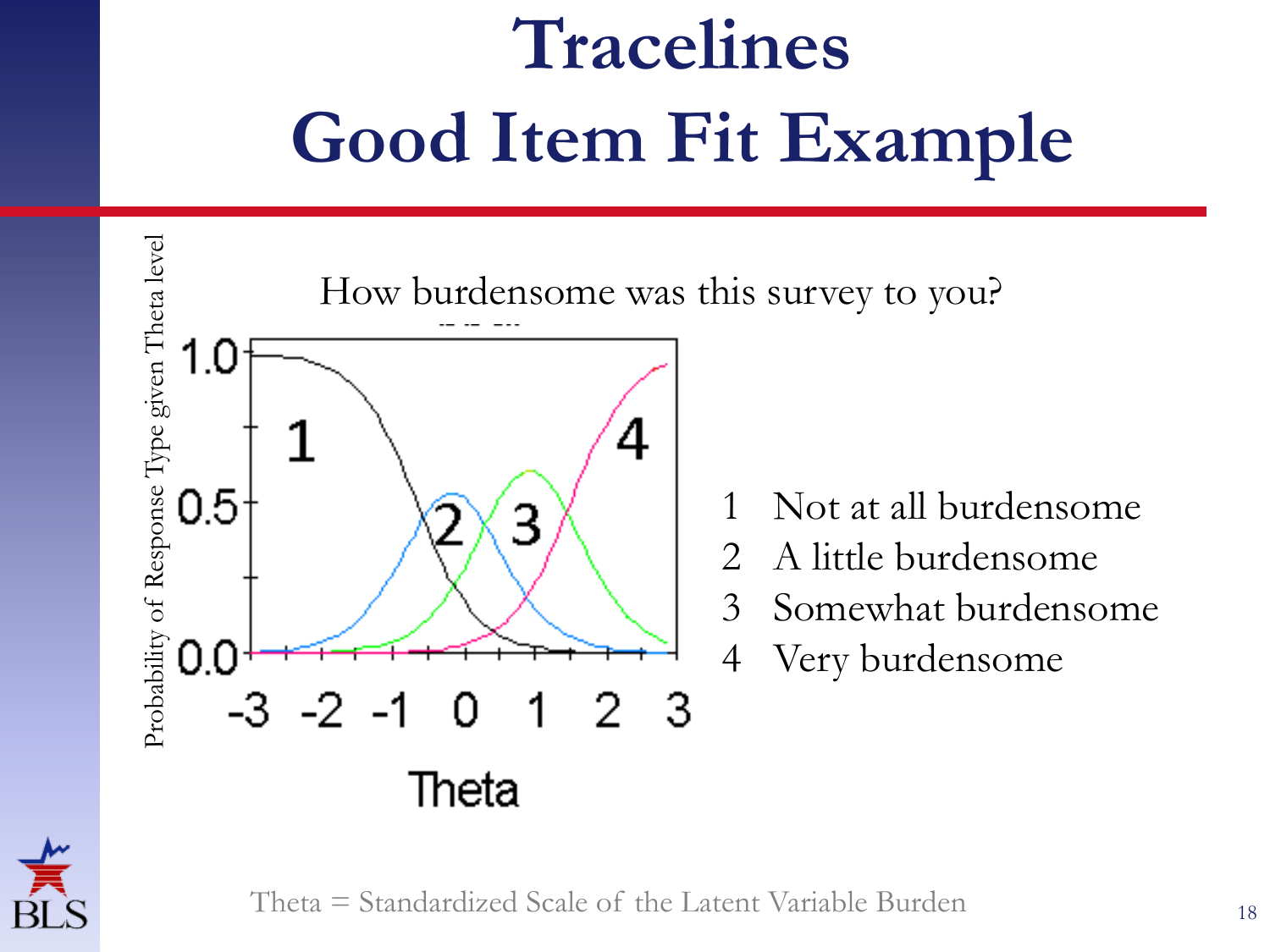# **Tracelines Good Item Fit Example**





Theta = Standardized Scale of the Latent Variable Burden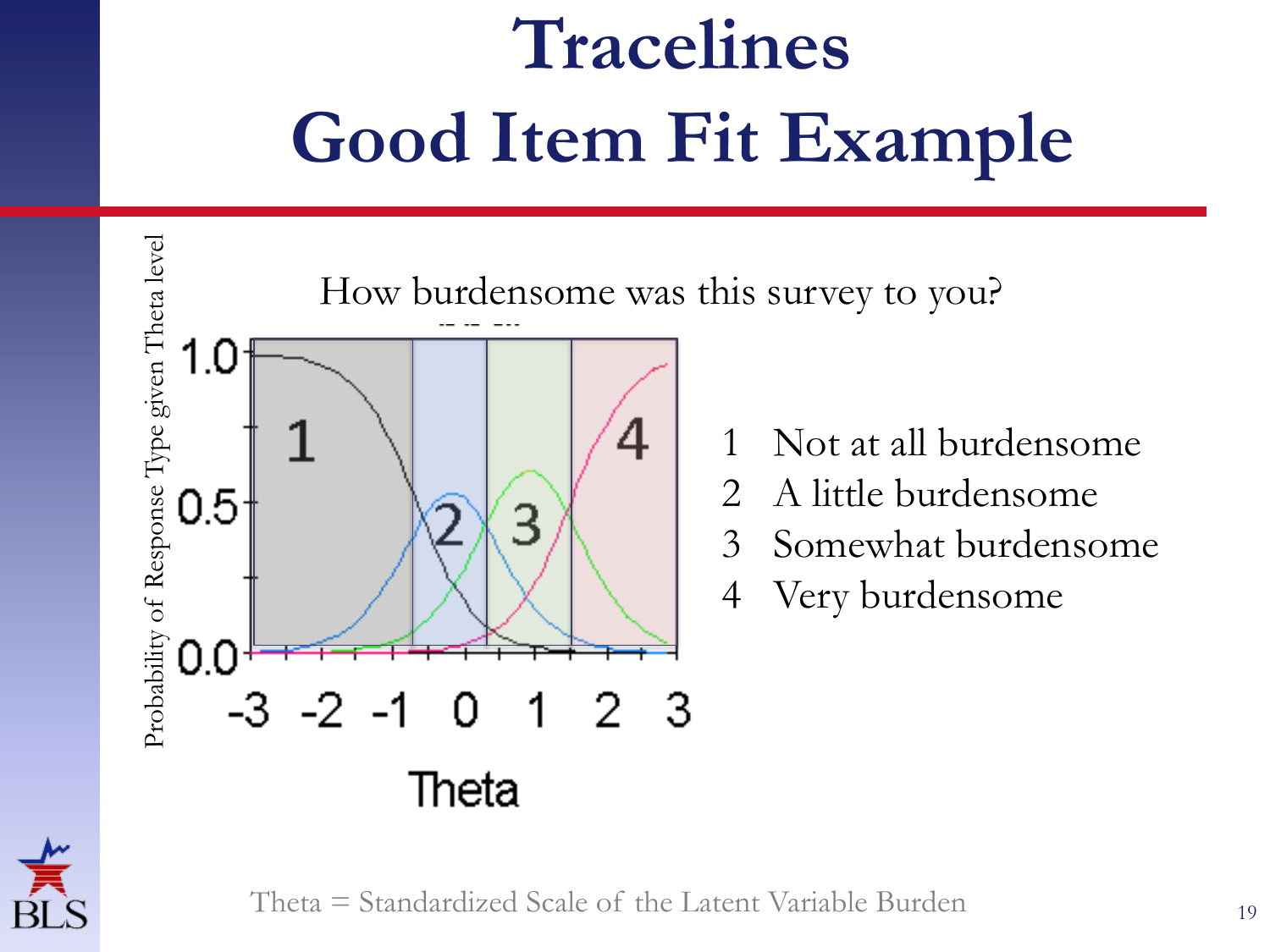## **Tracelines Poor Item Fit Example**

If we had to extend this survey for another 15 minutes, how willing would you have been to continue this interview?  $(bext = extend survey)$ 



1 Very willing 2 Somewhat willing 3 Somewhat unwilling *is not associated w/unique levels of burden* 4 Very unwilling



Theta  $=$  Standardized Scale of the Latent Variable Burden  $_{20}$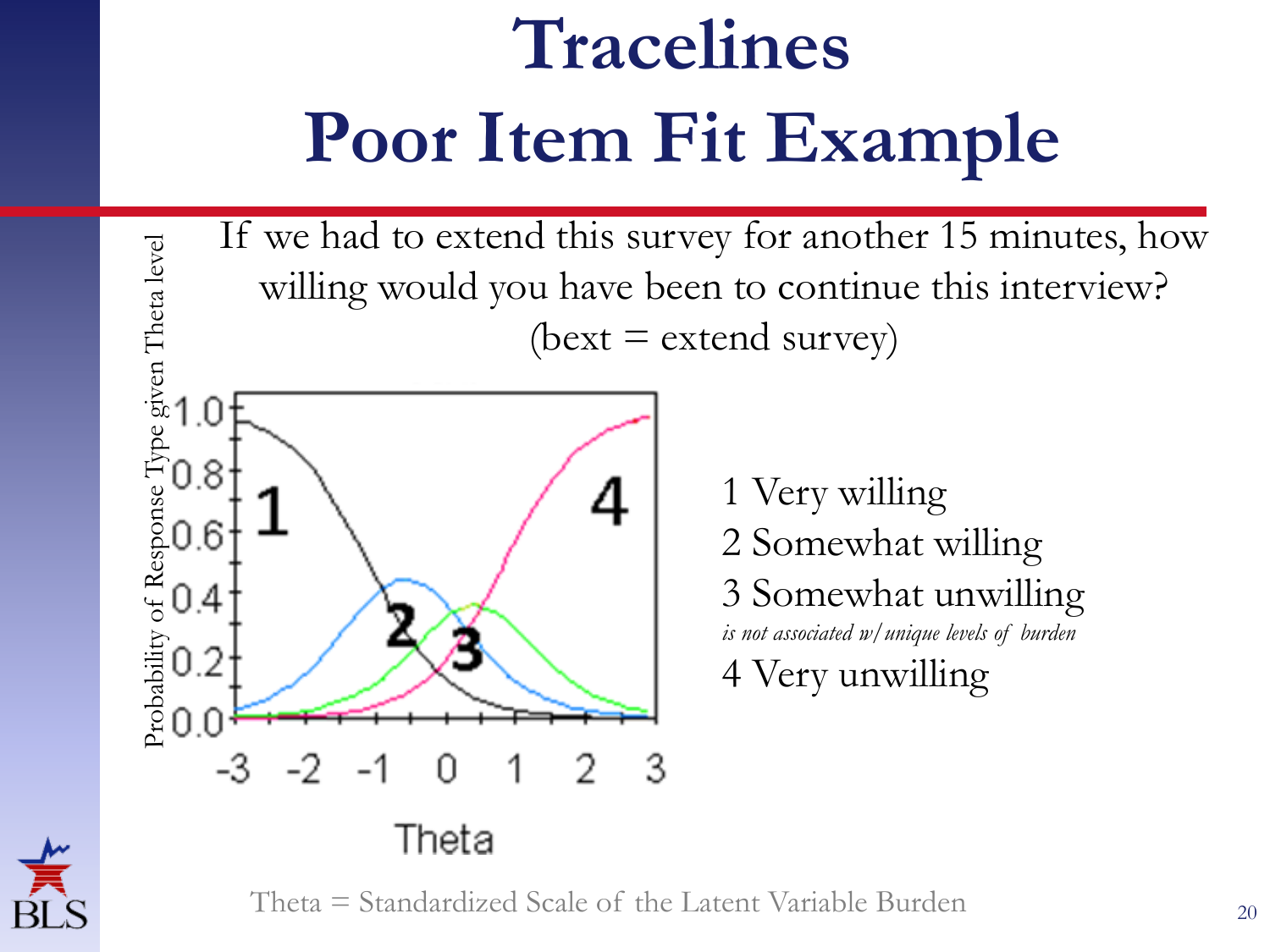## **Tracelines Poor Item Fit Example**

If we had to extend this survey for another 15 minutes, how willing would you have been to continue this interview?  $(bext = extend survey)$ 



1 Very willing 2 Somewhat willing 3 Somewhat unwilling *is not associated w/unique levels of burden* 4 Very unwilling



Theta  $=$  Standardized Scale of the Latent Variable Burden  $_{21}$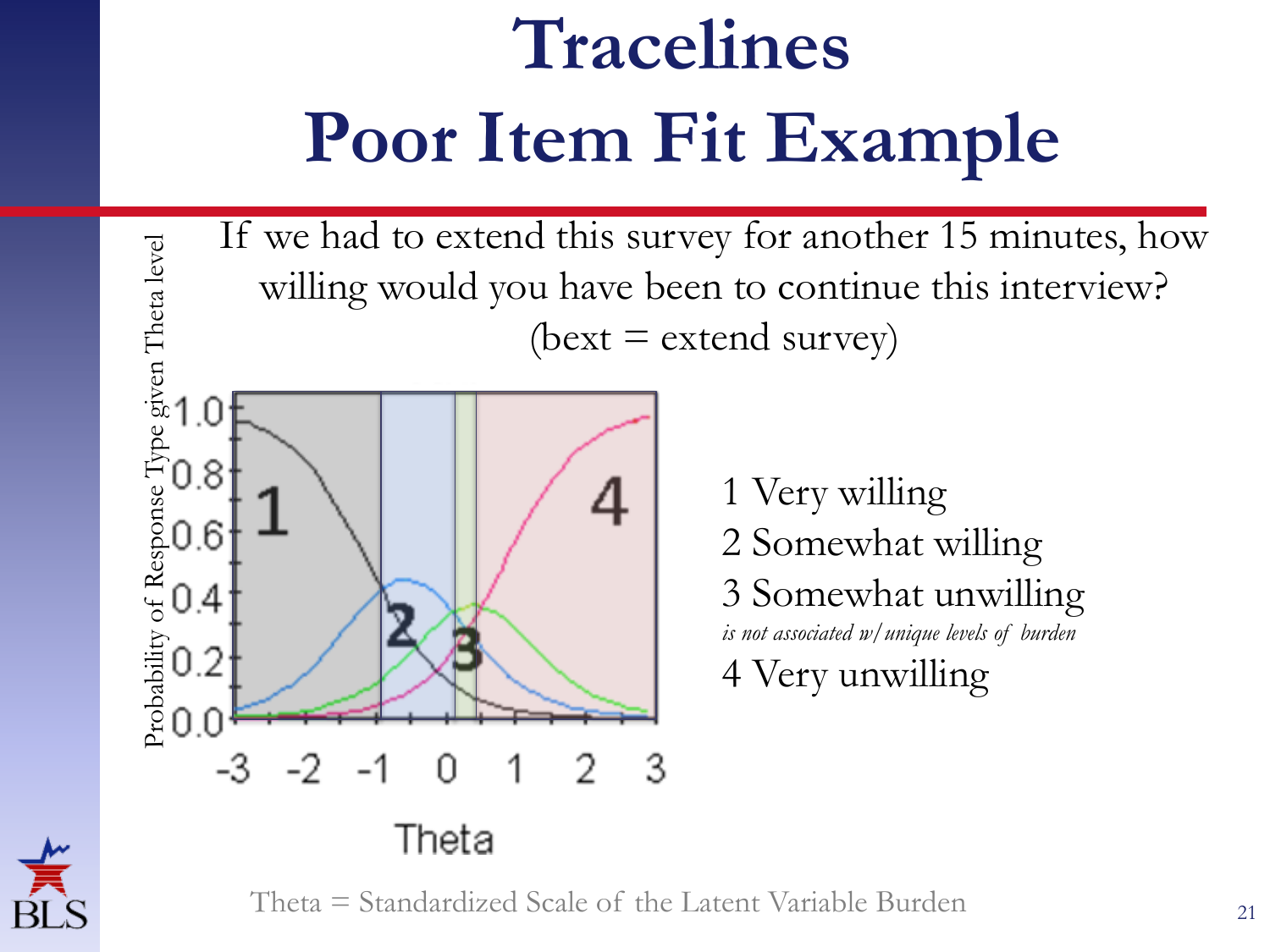## **Research Question 3**

■ 3) How are the subscales of my measure performing?

A) Do the different response options distinguish between varying levels of latent burden?

B) Are the ordinal response options linearly related to each other and latent burden as whole?

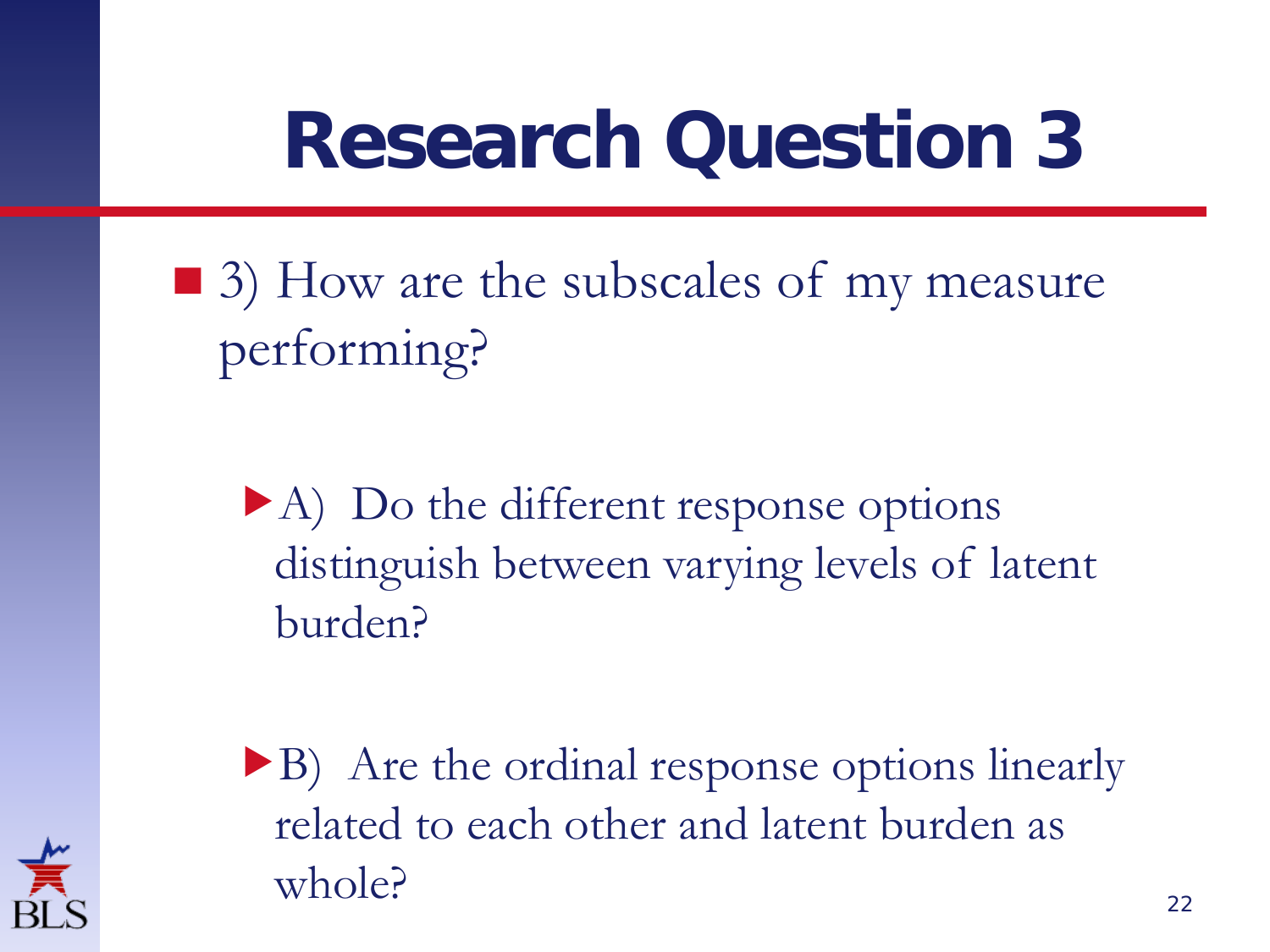# **IRT - Linearity**

#### ■ Linearity (Mean Square Error: *t*)

- Like CFA and the IRT Chi-Square statistic, the IRT *t* statistic also looks at the consistency of item responses, but is more sensitive to violations of linearity
- If items responses violate the assumptions of linearity (they do not have a linear relationship w/ the latent variable), they will have significant misfit

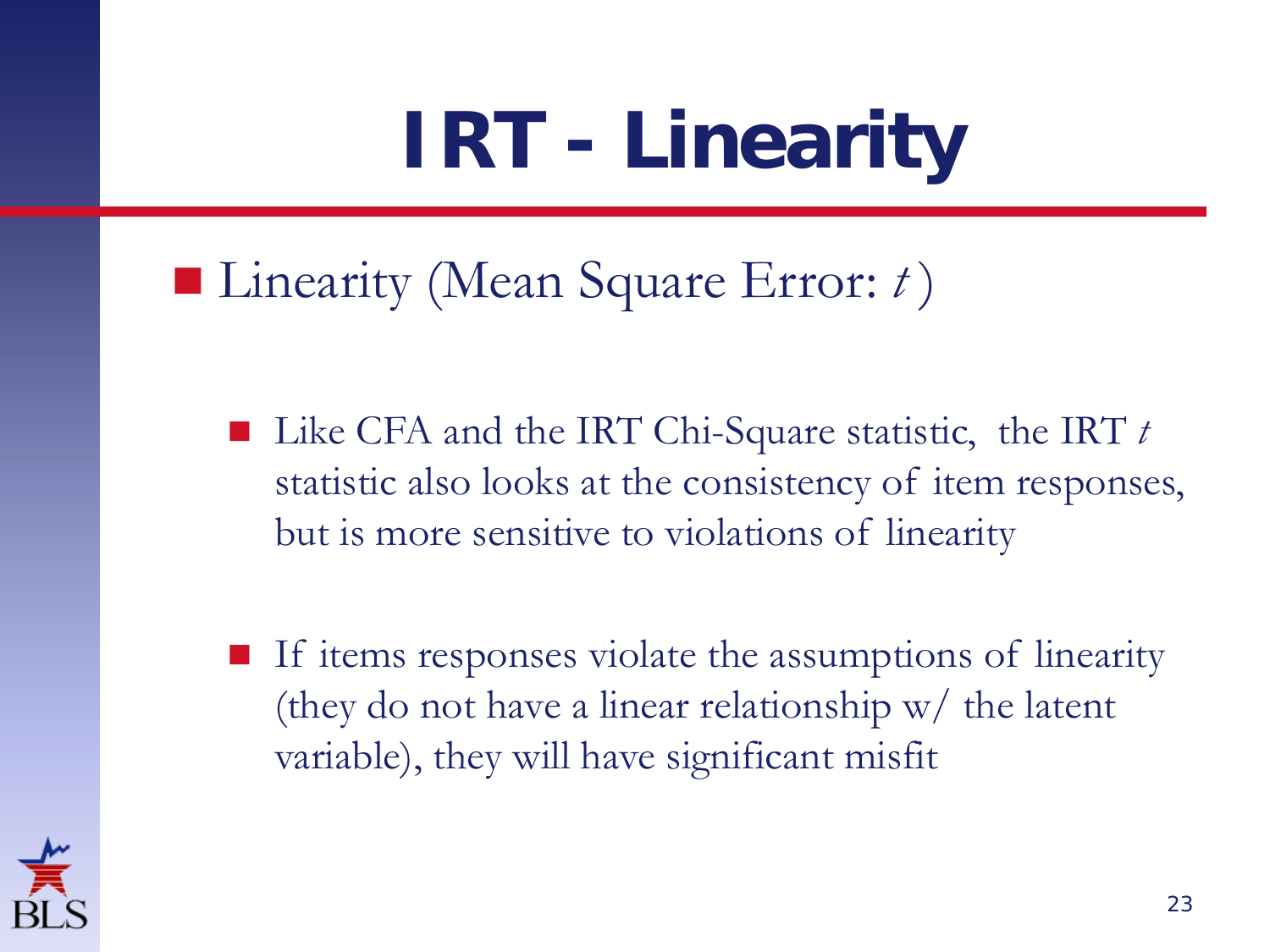## <sup>t</sup>**Statistics by Burden Items**



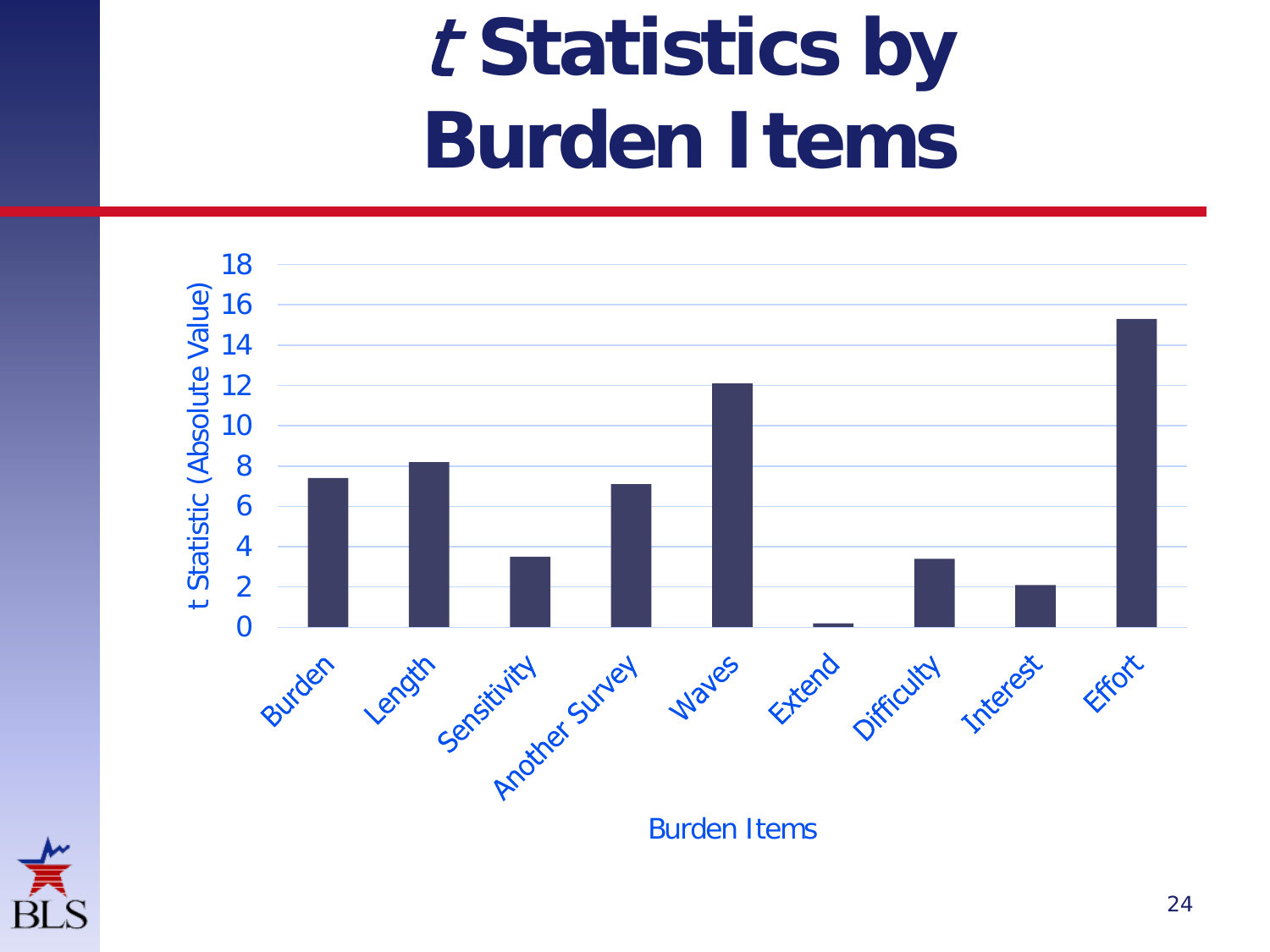## <sup>t</sup>**Statistics by Burden Items**

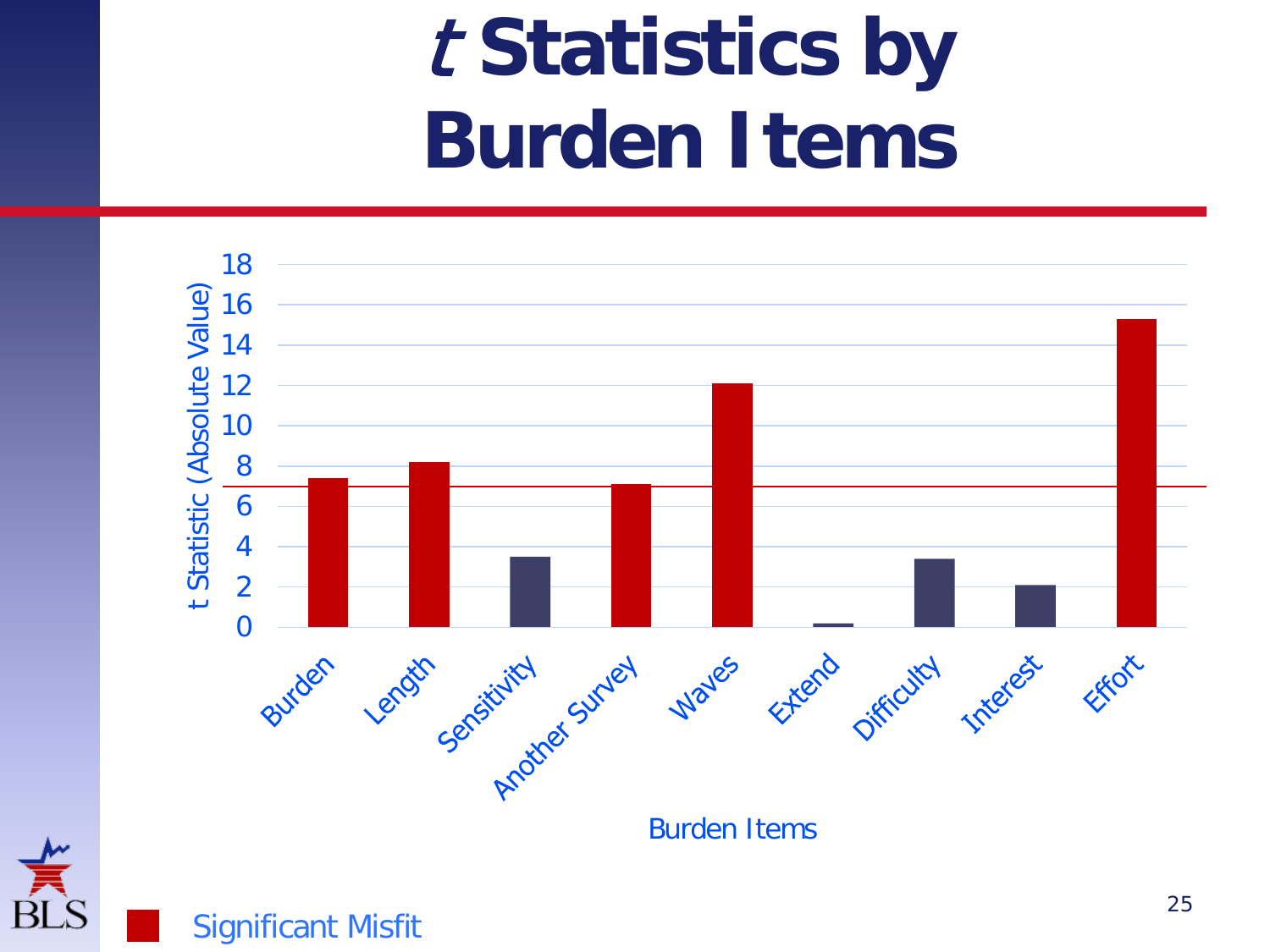#### **Item Response Curves by Reported Burden Good Fitting Item**



26

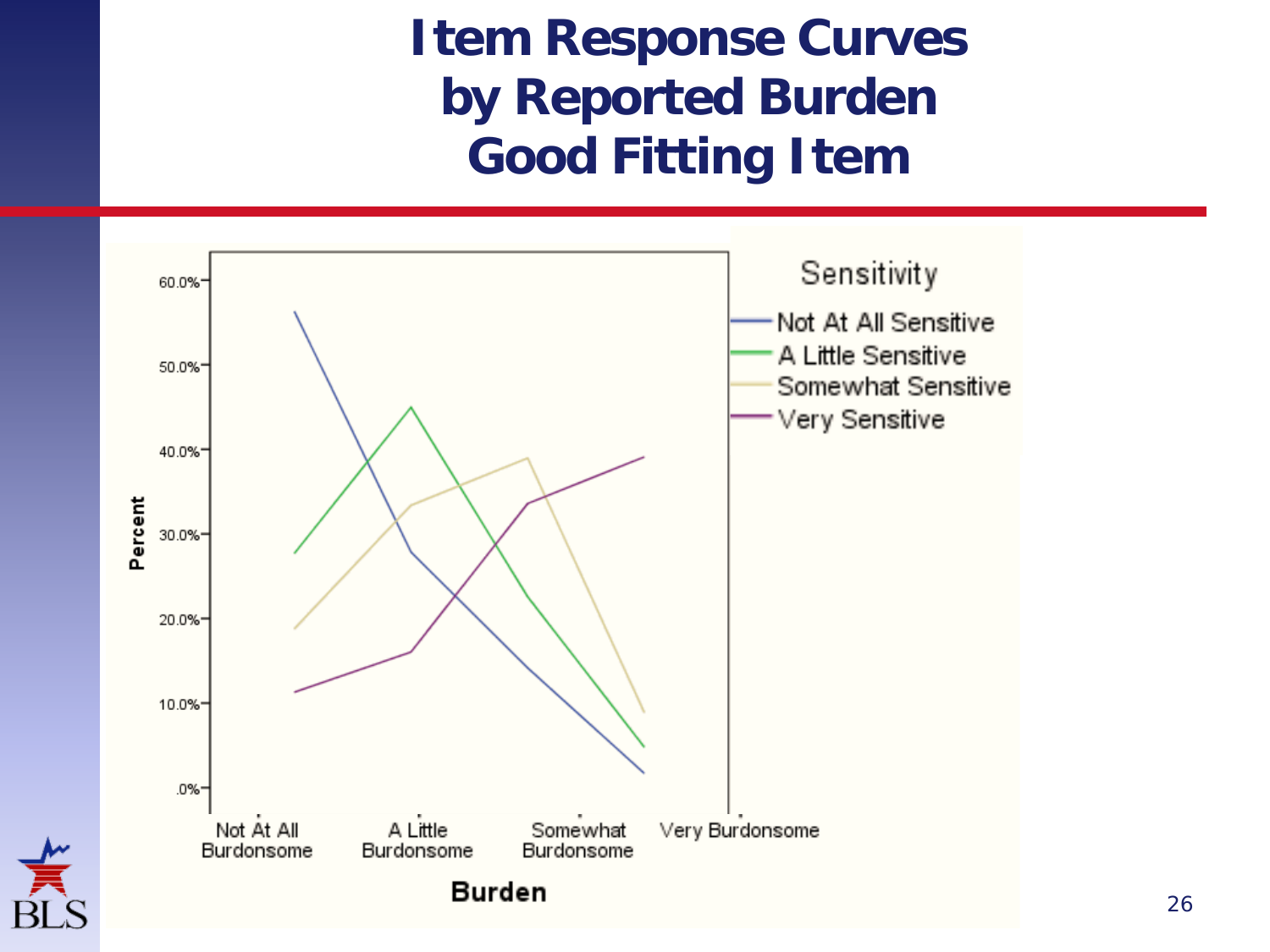**Item Response Curves by Reported Burden Poor Fitting Item**



27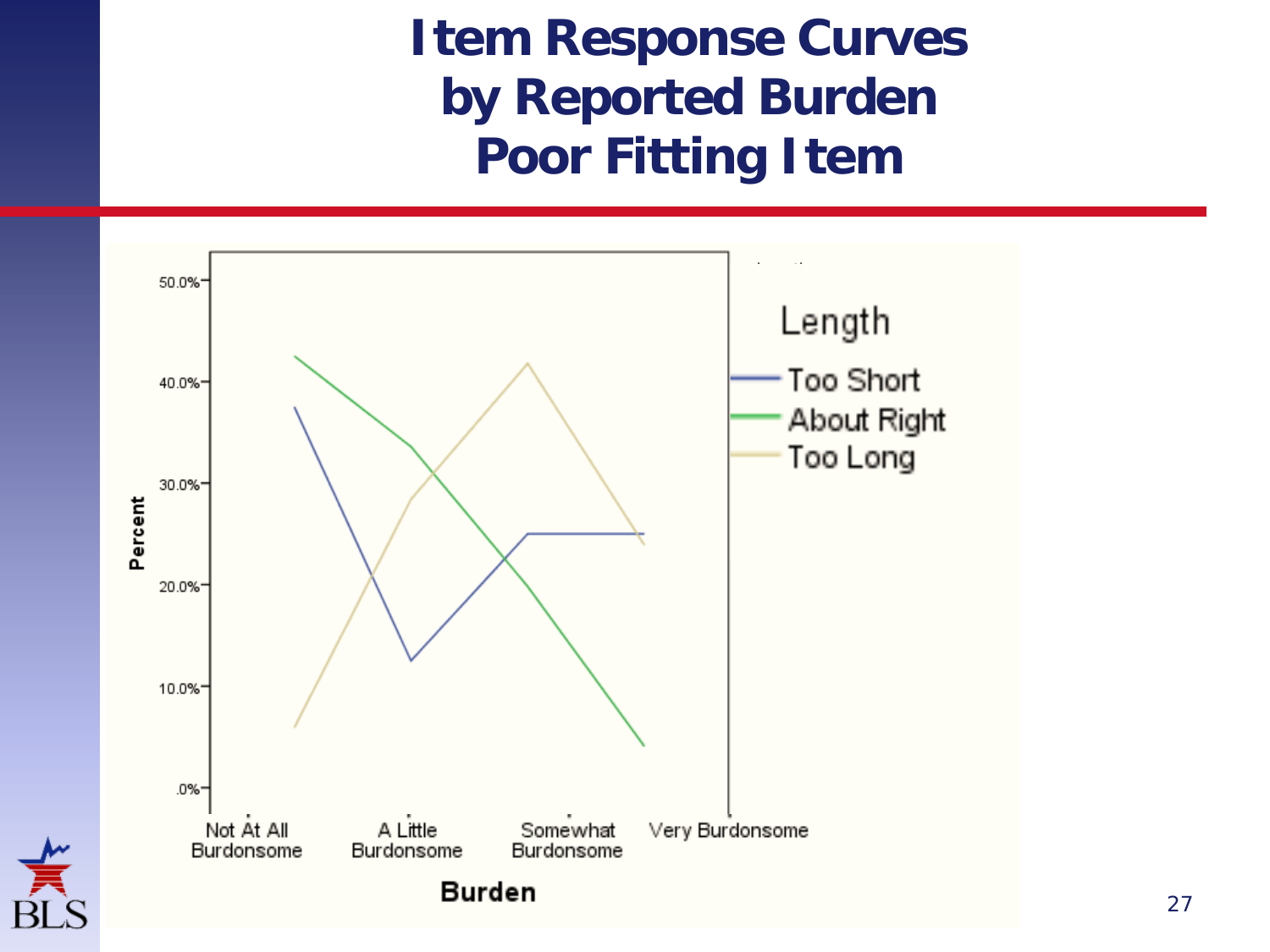## **Conclusions**

- While psychometric assessment tools provide insight about how our items perform - There is no single cohesive tool – it takes multiple methods
- All methods provide different details (even w/in IRT) – item may perform well in one aspect, but not another



■ The various methods can be used to better understand and potentially improve our items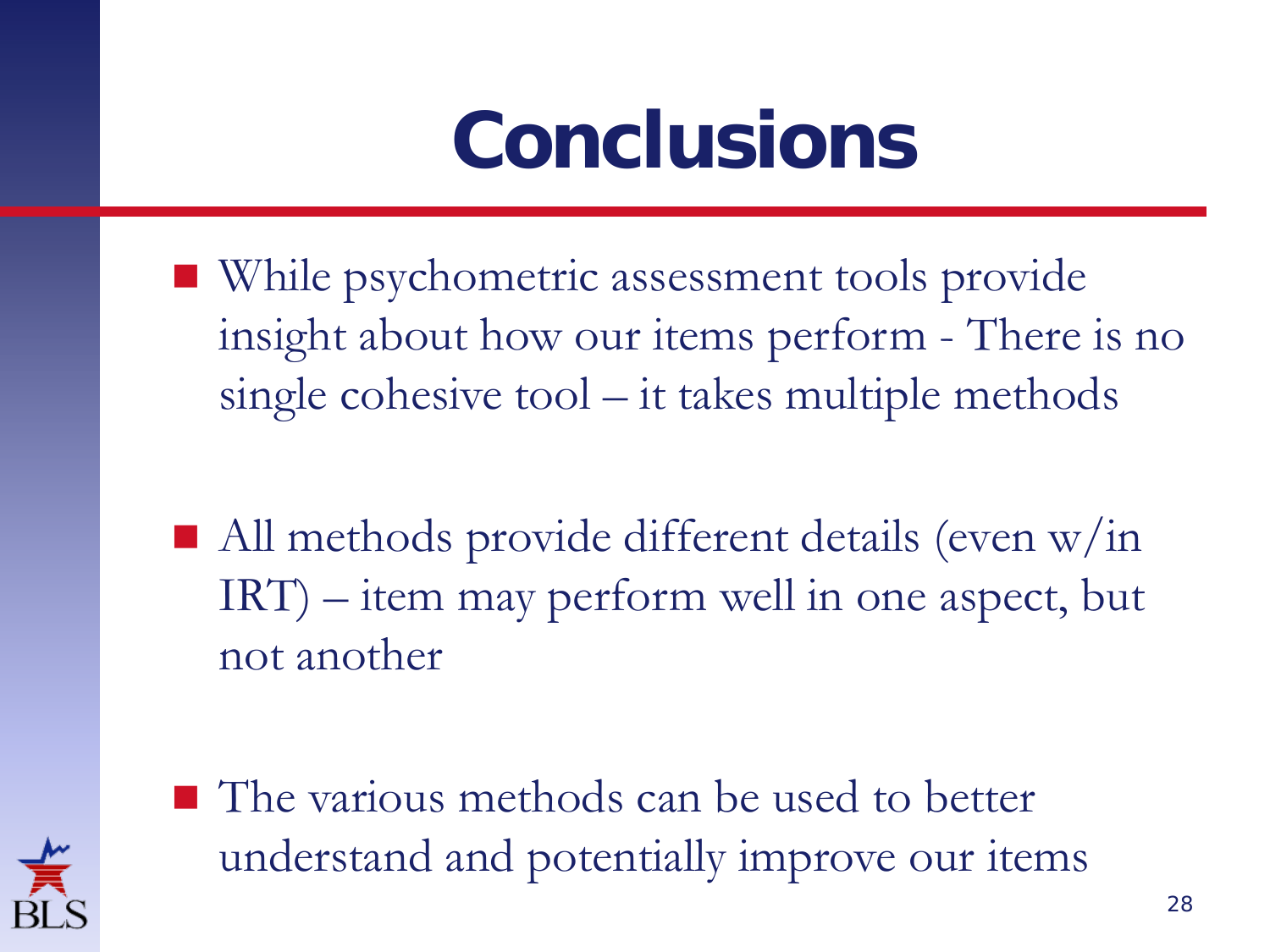## **Our Next Steps**

Exploring how to best improve item subscales to improve utility and linearity across all response options

■ Examining our definition of burden and whether we should include more items to measure a multidimensional construct or reduce items to assess a single dimensional construct